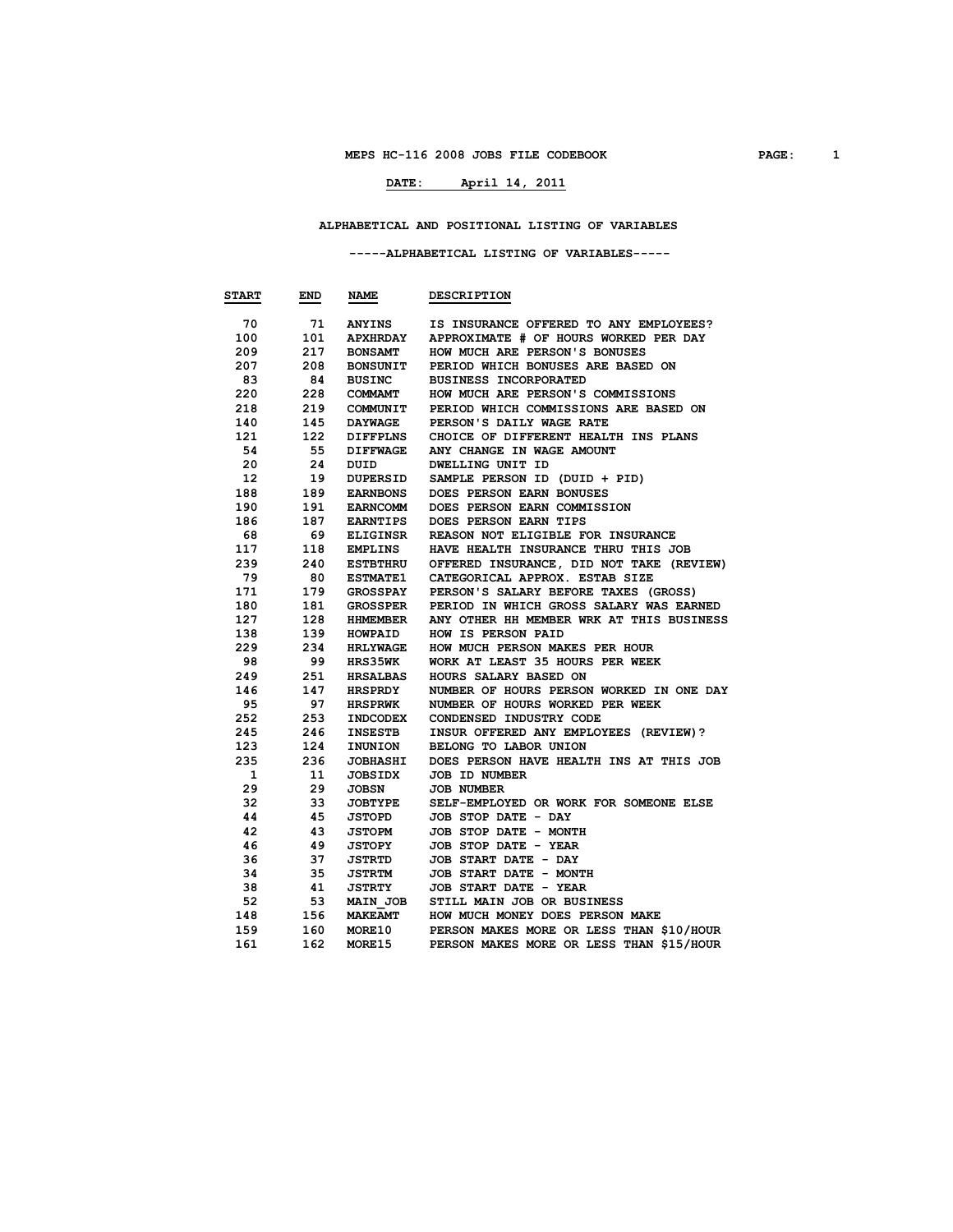# **DATE: April 14, 2011**

#### **ALPHABETICAL AND POSITIONAL LISTING OF VARIABLES**

#### **-----ALPHABETICAL LISTING OF VARIABLES-----**

| <b>START</b> | END  | NAME            | <b>DESCRIPTION</b>                       |
|--------------|------|-----------------|------------------------------------------|
| 81           | 82   | MORELOC         | MORE THAN ONE LOCATION                   |
| 163          | 164  | <b>MOREMINM</b> | PERSON MAKES MORE OR LESS THAN MIN. WAGE |
| 247          | 248  | NELIGINS        | REASON NOT ELIGIBLE FOR INSUR (REVIEW)   |
| 66           | 67   | <b>NOWTAKEI</b> | NOW OFFERED AND TAKE INSURANCE           |
| 74           | 78   | NUMEMPS         | ESTABLISHMENT SIZE-NONSELF-EMPLOYED JOB  |
| 129          | 130  | NUMFMEMB        | HOW MANY HH MEMBERS WORK THERE           |
| 254          | 255  | <b>OCCCODEX</b> | CONDENSED OCCUPATION CODE                |
| 119          | 120  | OFFRDINS        | OFFERED INSURANCE BUT CHOSE NOT TO TAKE  |
| 64           | - 65 | OFFTAKEI        | OFFERED INSURANCE AND NOW TAKE           |
| 184          | 185  | OTHRTYPE        | TYPE OF OVERTIME PAY                     |
| 192          | 196  | <b>OTHRWAGE</b> | OVERTIME PAY RATE PER HOUR               |
| 165          | 170  | <b>OVRTIMHR</b> | OVERTIME PAY RATE PER HOUR               |
| 30           | 31   | <b>PANEL</b>    | <b>PANEL</b>                             |
| 104          | 105  | <b>PAYDRVST</b> | IS THERE PAID SICK LEAVE FOR DR'S VISITS |
| 106          | 107  | <b>PAYVACTN</b> | DOES PERSON GET PAID VACATION            |
| 157          | 158  | <b>PERUNIT</b>  | PERIOD FOR WHICH PERSON IS PAID          |
| 25           | 27   | PID             | PERSON NUMBER                            |
| 85           | 86   | PROPRIET        | PROPRIETORSHIP OR PARTNERSHIP            |
| 125          | 126  | PROVDINS        | WHO PROVIDES HEALTH INSURANCE            |
| 93           | 94   | RECALL          | RECALL WITHIN 30 DAYS                    |
| 50           | 50   | <b>RETIRJOB</b> | PERSON RETIRED FROM THIS JOB             |
| 108          | 109  | RETIRPLN        | DOES PERSON HAVE PENSION/RETIREMENT PLAN |
| 28           | 28   | RN.             | <b>ROUND</b>                             |
| 136          | 137  | SALARIED        | IS PERSON SALARIED, PAID BY THE HR, ETC. |
| 182          | 183  | SALRYWKS        | NUMBER OF WEEKS PER YEAR SALARY IS BASED |
| 241          | 242  | <b>SESNLJOB</b> | IS JOB SEASONAL?                         |
| 102          | 103  | SICKPAY         | DOES PERSON HAVE PAID SICK LEAVE         |
| 237          | 238  | STILLAT         | STILL WORK AT ESTABLISHMENT/MAIN JOB     |
| 62           | 63   | <b>STILLWRK</b> | STILL WORK AT ESTABLISHMENT/MISC JOB     |
| 51           | 51   | SUBTYPE         | <b>JOB SUB-TYPE</b>                      |
| 243          | 244  | TEMPJOB         | IS JOB TEMPORARY?                        |
| 199          | 206  | <b>TIPSAMT</b>  | HOW MUCH ARE PERSON'S TIPS               |
| 197          | 198  | TIPSUNIT        | PERIOD WHICH TIP EARNINGS ARE BASED ON   |
| 131          | 135  | <b>TOTLEMP</b>  | ESTABLISHMENT SIZE-SELF-EMPLOYED JOB     |
| 87           | 88   | TYPEEMPL        | EMPLOYEE TYPE                            |
| 56           | 57   | WHY DIFF        | WHY WAGES CHANGED                        |
| 72           | 73   | <b>WHY LEFT</b> | REASON WHY NOT AT JOB NOW                |
| 110          | 116  | <b>WKLYAMT</b>  | USUAL WEEKLY GROSS INCOME                |
| 58           | 59   | <b>WORKSTAT</b> | FULL OR PART TIME                        |
| 89           | 90   | YLEFT           | NO JOB REASON                            |
| 91           | 92   | <b>YNOBUSN</b>  | WHY NO BUSINESS                          |
| 60           | 61   | Y CHANGE        | WHY CHANGE IN FULL/PART TIME STATUS      |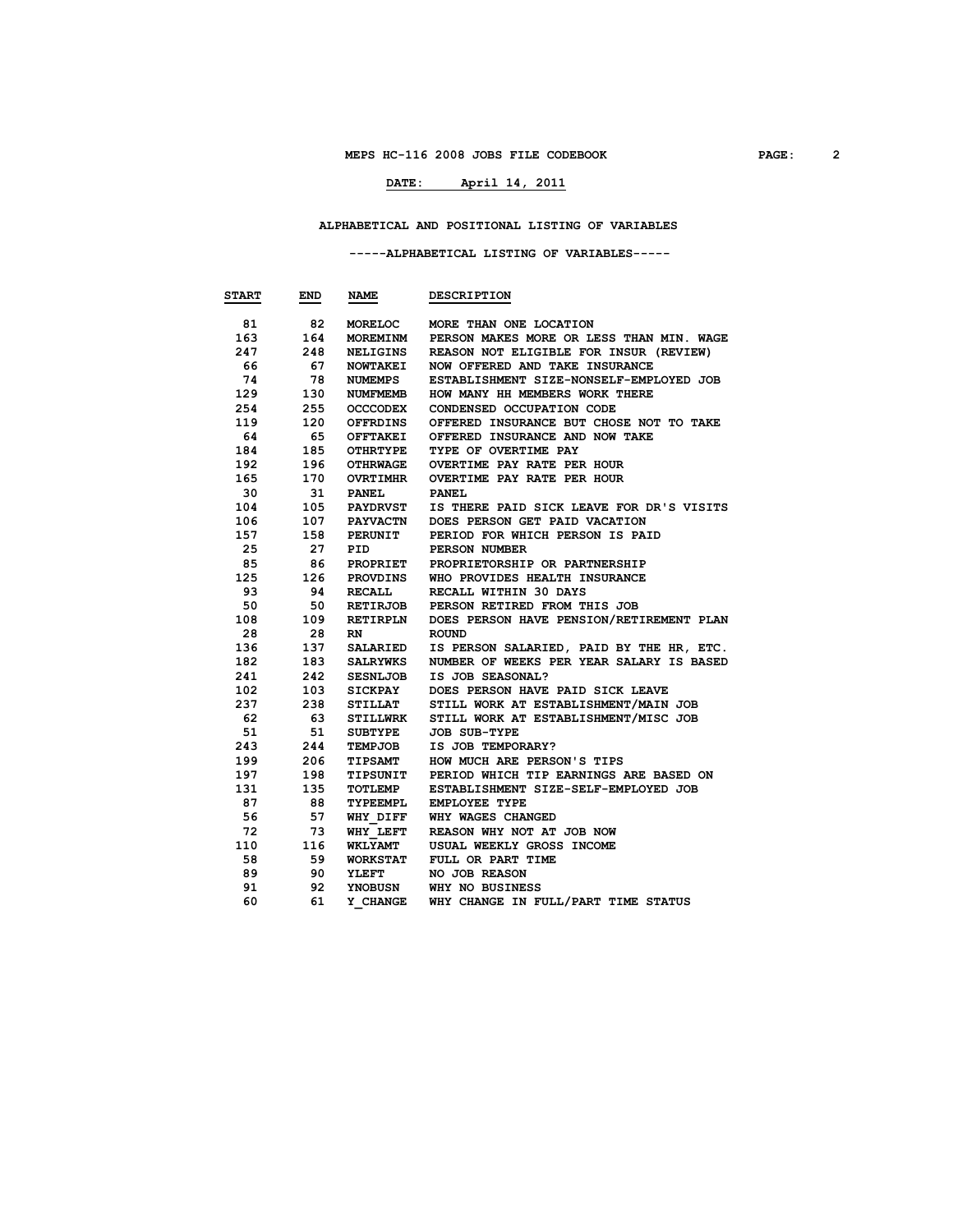# **DATE: April 14, 2011**

#### **ALPHABETICAL AND POSITIONAL LISTING OF VARIABLES**

 **-----POSITIONAL LISTING OF VARIABLES-----**

| <b>START</b>    | END | <b>NAME</b>     | <b>DESCRIPTION</b>                       |
|-----------------|-----|-----------------|------------------------------------------|
|                 |     |                 |                                          |
| 1.              | 11  | <b>JOBSIDX</b>  | JOB ID NUMBER                            |
| 12 <sup>7</sup> | 19  | <b>DUPERSID</b> | SAMPLE PERSON ID (DUID + PID)            |
| 20              | 24  | DUID            | DWELLING UNIT ID                         |
| 25              | 27  | PID             | PERSON NUMBER                            |
| 28              | 28  | <b>RN</b>       | <b>ROUND</b>                             |
| 29              | 29  | JOBSN           | <b>JOB NUMBER</b>                        |
| 30              | 31  | <b>PANEL</b>    | <b>PANEL</b>                             |
| 32              | 33  | <b>JOBTYPE</b>  | SELF-EMPLOYED OR WORK FOR SOMEONE ELSE   |
| 34              | 35  | JSTRTM          | JOB START DATE - MONTH                   |
| 36              | 37  | <b>JSTRTD</b>   | JOB START DATE - DAY                     |
| 38              | 41  | JSTRTY          | JOB START DATE - YEAR                    |
| 42              | 43  | <b>JSTOPM</b>   | JOB STOP DATE - MONTH                    |
| 44              | 45  | <b>JSTOPD</b>   | JOB STOP DATE - DAY                      |
| 46              | 49  | <b>JSTOPY</b>   | JOB STOP DATE - YEAR                     |
| 50              | 50  | <b>RETIRJOB</b> | PERSON RETIRED FROM THIS JOB             |
| 51              | 51  | <b>SUBTYPE</b>  | <b>JOB SUB-TYPE</b>                      |
| 52              | 53  | <b>MAIN JOB</b> | STILL MAIN JOB OR BUSINESS               |
| 54              | 55  | <b>DIFFWAGE</b> | ANY CHANGE IN WAGE AMOUNT                |
| 56              | 57  | WHY DIFF        | WHY WAGES CHANGED                        |
| 58              | 59  | <b>WORKSTAT</b> | FULL OR PART TIME                        |
| 60              | 61  | Y CHANGE        | WHY CHANGE IN FULL/PART TIME STATUS      |
| 62              | 63  | <b>STILLWRK</b> | STILL WORK AT ESTABLISHMENT/MISC JOB     |
| 64              | 65  | OFFTAKEI        | OFFERED INSURANCE AND NOW TAKE           |
| 66              | 67  | <b>NOWTAKEI</b> | NOW OFFERED AND TAKE INSURANCE           |
| 68              | 69  | <b>ELIGINSR</b> | REASON NOT ELIGIBLE FOR INSURANCE        |
| 70              | 71  | ANYINS          | IS INSURANCE OFFERED TO ANY EMPLOYEES?   |
| 72              | 73  | WHY LEFT        | REASON WHY NOT AT JOB NOW                |
| 74              | 78  | NUMEMPS         | ESTABLISHMENT SIZE-NONSELF-EMPLOYED JOB  |
| 79              | 80  | <b>ESTMATE1</b> | CATEGORICAL APPROX. ESTAB SIZE           |
| 81              | 82  | MORELOC         | MORE THAN ONE LOCATION                   |
| 83              | 84  | <b>BUSINC</b>   | <b>BUSINESS INCORPORATED</b>             |
| 85              | 86  | PROPRIET        | PROPRIETORSHIP OR PARTNERSHIP            |
| 87              | 88  | TYPEEMPL        | EMPLOYEE TYPE                            |
| 89              | 90  | <b>YLEFT</b>    | NO JOB REASON                            |
| 91              | 92  | YNOBUSN         | WHY NO BUSINESS                          |
| 93              | 94  | <b>RECALL</b>   | RECALL WITHIN 30 DAYS                    |
| 95              | 97  | HRSPRWK         | NUMBER OF HOURS WORKED PER WEEK          |
| 98              | 99  | <b>HRS35WK</b>  | WORK AT LEAST 35 HOURS PER WEEK          |
| 100             | 101 | <b>APXHRDAY</b> | APPROXIMATE # OF HOURS WORKED PER DAY    |
| 102             | 103 | <b>SICKPAY</b>  | DOES PERSON HAVE PAID SICK LEAVE         |
| 104             | 105 | <b>PAYDRVST</b> | IS THERE PAID SICK LEAVE FOR DR'S VISITS |
| 106             | 107 | <b>PAYVACTN</b> | DOES PERSON GET PAID VACATION            |
| 108             | 109 | <b>RETIRPLN</b> | DOES PERSON HAVE PENSION/RETIREMENT PLAN |
| 110             | 116 | <b>WKLYAMT</b>  | USUAL WEEKLY GROSS INCOME                |
| 117             | 118 | <b>EMPLINS</b>  | HAVE HEALTH INSURANCE THRU THIS JOB      |
|                 |     |                 |                                          |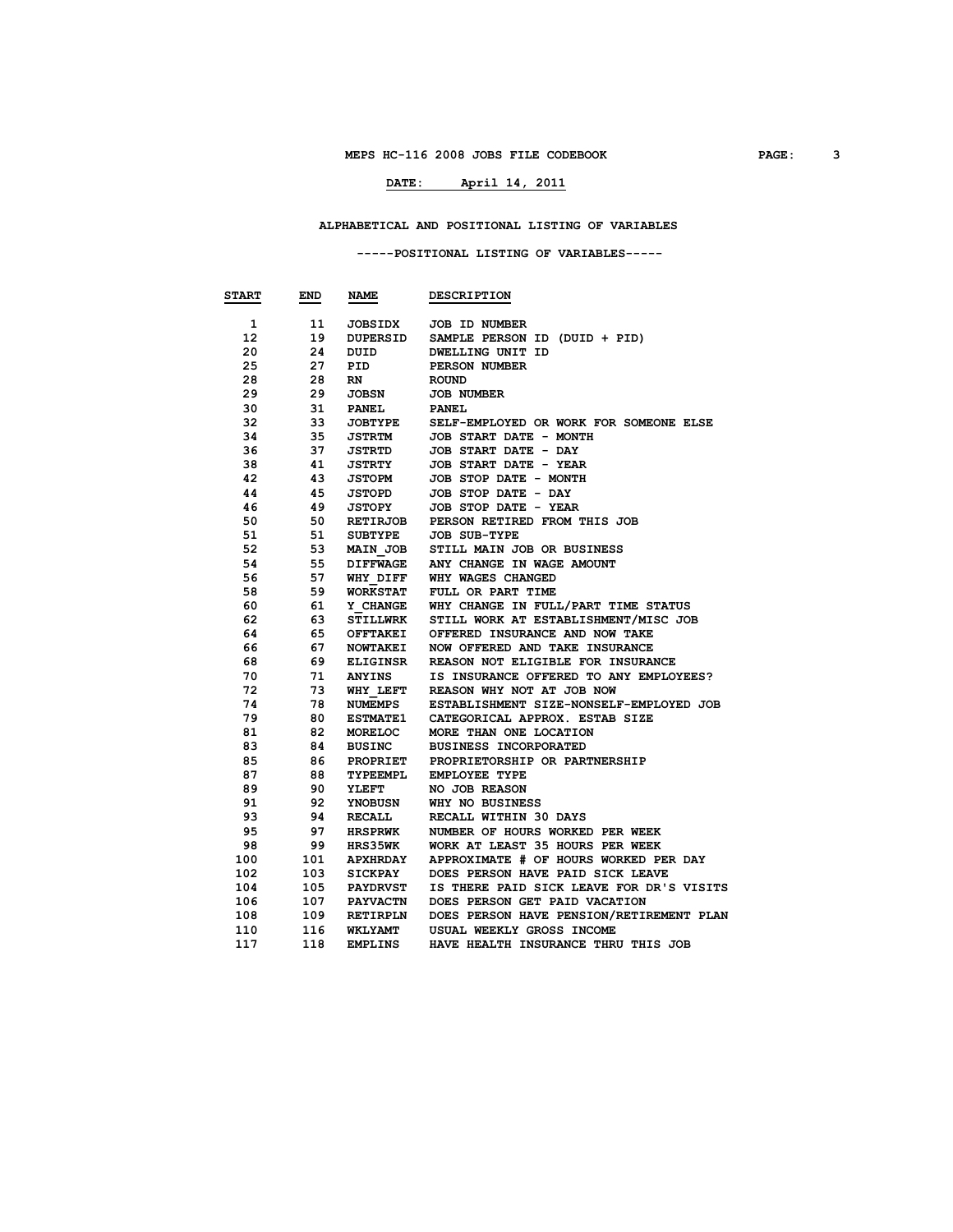# **DATE: April 14, 2011**

#### **ALPHABETICAL AND POSITIONAL LISTING OF VARIABLES**

#### **-----POSITIONAL LISTING OF VARIABLES-----**

| <b>START</b> | END | NAME            | <b>DESCRIPTION</b>                       |
|--------------|-----|-----------------|------------------------------------------|
| 119          | 120 | OFFRDINS        | OFFERED INSURANCE BUT CHOSE NOT TO TAKE  |
| 121          | 122 | DIFFPLNS        | CHOICE OF DIFFERENT HEALTH INS PLANS     |
| 123          | 124 | INUNION         | BELONG TO LABOR UNION                    |
| 125          | 126 | PROVDINS        | WHO PROVIDES HEALTH INSURANCE            |
| 127          | 128 | HHMEMBER        | ANY OTHER HH MEMBER WRK AT THIS BUSINESS |
| 129          | 130 | NUMFMEMB        | HOW MANY HH MEMBERS WORK THERE           |
| 131          | 135 | <b>TOTLEMP</b>  | ESTABLISHMENT SIZE-SELF-EMPLOYED JOB     |
| 136          | 137 | SALARIED        | IS PERSON SALARIED, PAID BY THE HR, ETC. |
| 138          | 139 | <b>HOWPAID</b>  | HOW IS PERSON PAID                       |
| 140          | 145 | <b>DAYWAGE</b>  | PERSON'S DAILY WAGE RATE                 |
| 146          | 147 | <b>HRSPRDY</b>  | NUMBER OF HOURS PERSON WORKED IN ONE DAY |
| 148          | 156 | <b>MAKEAMT</b>  | HOW MUCH MONEY DOES PERSON MAKE          |
| 157          | 158 | PERUNIT         | PERIOD FOR WHICH PERSON IS PAID          |
| 159          | 160 | <b>MORE10</b>   | PERSON MAKES MORE OR LESS THAN \$10/HOUR |
| 161          | 162 | <b>MORE15</b>   | PERSON MAKES MORE OR LESS THAN \$15/HOUR |
| 163          | 164 | <b>MOREMINM</b> | PERSON MAKES MORE OR LESS THAN MIN. WAGE |
| 165          | 170 | <b>OVRTIMHR</b> | OVERTIME PAY RATE PER HOUR               |
| 171          | 179 | GROSSPAY        | PERSON'S SALARY BEFORE TAXES (GROSS)     |
| 180          | 181 | GROSSPER        | PERIOD IN WHICH GROSS SALARY WAS EARNED  |
| 182          | 183 | SALRYWKS        | NUMBER OF WEEKS PER YEAR SALARY IS BASED |
| 184          | 185 | OTHRTYPE        | TYPE OF OVERTIME PAY                     |
| 186          | 187 | EARNTIPS        | DOES PERSON EARN TIPS                    |
| 188          | 189 | <b>EARNBONS</b> | DOES PERSON EARN BONUSES                 |
| 190          | 191 | <b>EARNCOMM</b> | DOES PERSON EARN COMMISSION              |
| 192          | 196 | <b>OTHRWAGE</b> | OVERTIME PAY RATE PER HOUR               |
| 197          | 198 | <b>TIPSUNIT</b> | PERIOD WHICH TIP EARNINGS ARE BASED ON   |
| 199          | 206 | <b>TIPSAMT</b>  | HOW MUCH ARE PERSON'S TIPS               |
| 207          | 208 | <b>BONSUNIT</b> | PERIOD WHICH BONUSES ARE BASED ON        |
| 209          | 217 | <b>BONSAMT</b>  | HOW MUCH ARE PERSON'S BONUSES            |
| 218          | 219 | COMMUNIT        | PERIOD WHICH COMMISSIONS ARE BASED ON    |
| 220          | 228 | <b>COMMAMT</b>  | HOW MUCH ARE PERSON'S COMMISSIONS        |
| 229          | 234 | <b>HRLYWAGE</b> | HOW MUCH PERSON MAKES PER HOUR           |
| 235          | 236 | <b>JOBHASHI</b> | DOES PERSON HAVE HEALTH INS AT THIS JOB  |
| 237          | 238 | <b>STILLAT</b>  | STILL WORK AT ESTABLISHMENT/MAIN JOB     |
| 239          | 240 | <b>ESTBTHRU</b> | OFFERED INSURANCE, DID NOT TAKE (REVIEW) |
| 241          | 242 | <b>SESNLJOB</b> | IS JOB SEASONAL?                         |
| 243          | 244 | <b>TEMPJOB</b>  | IS JOB TEMPORARY?                        |
| 245          | 246 | <b>INSESTB</b>  | INSUR OFFERED ANY EMPLOYEES (REVIEW)?    |
| 247          | 248 | <b>NELIGINS</b> | REASON NOT ELIGIBLE FOR INSUR (REVIEW)   |
| 249          | 251 | <b>HRSALBAS</b> | HOURS SALARY BASED ON                    |
| 252          | 253 | <b>INDCODEX</b> | CONDENSED INDUSTRY CODE                  |
| 254          | 255 | <b>OCCCODEX</b> | CONDENSED OCCUPATION CODE                |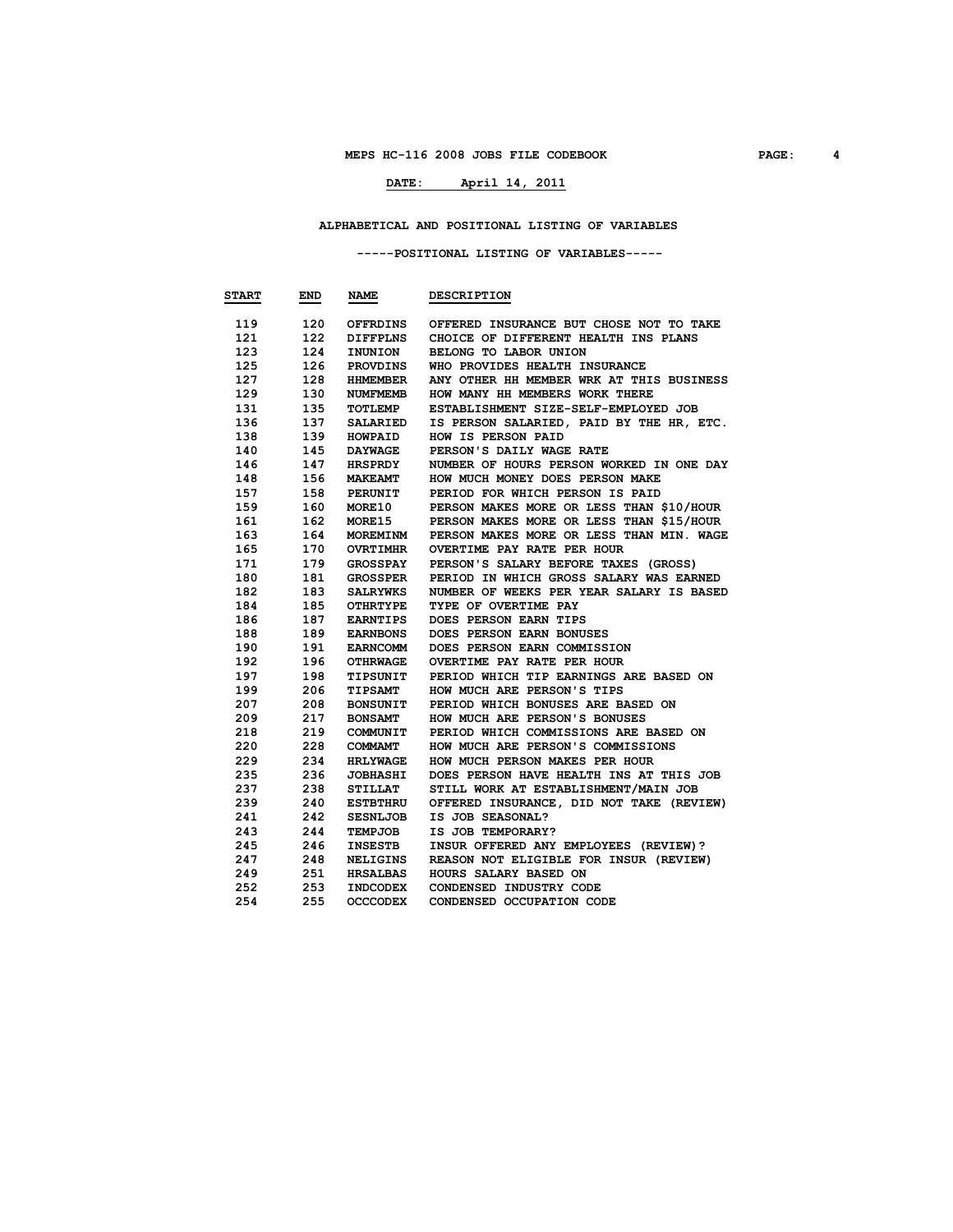| <b>NAME</b>               | <b>DESCRIPTION</b>                                     | <b>FORMAT</b>                                | TYPE        | <b>START</b>    | END             |
|---------------------------|--------------------------------------------------------|----------------------------------------------|-------------|-----------------|-----------------|
| <b>JOBSIDX</b>            | JOB ID NUMBER                                          | 11.0                                         | <b>CHAR</b> | $\overline{1}$  | 11              |
|                           | <b>VALUE</b>                                           | UNWEIGHTED                                   |             |                 |                 |
|                           | VALID ID<br><b>TOTAL</b>                               | 56,163<br>56,163                             |             |                 |                 |
| <b>DUPERSID</b>           | SAMPLE PERSON ID (DUID + PID)                          | 8.0                                          | CHAR        | 12              | 19              |
|                           | <b>VALUE</b>                                           | UNWEIGHTED                                   |             |                 |                 |
|                           | VALID ID<br><b>TOTAL</b>                               | 56,163<br>56,163                             |             |                 |                 |
| DUID                      | DWELLING UNIT ID                                       | 5.0                                          | <b>NUM</b>  | 20              | $\overline{24}$ |
|                           | <b>VALUE</b>                                           | UNWEIGHTED                                   |             |                 |                 |
|                           | VALID ID<br><b>TOTAL</b>                               | 56,163<br>56,163                             |             |                 |                 |
| PID                       | PERSON NUMBER                                          | 3.0                                          | <b>NUM</b>  | 25              | 27              |
|                           | VALUE                                                  | UNWEIGHTED                                   |             |                 |                 |
|                           | $101 - 601$<br><b>TOTAL</b>                            | 56,163<br>56,163                             |             |                 |                 |
| $\underline{\mathbf{RN}}$ | <b>ROUND</b>                                           | 1.0                                          | <b>NUM</b>  | $\overline{28}$ | 28              |
|                           | <b>VALUE</b>                                           | UNWEIGHTED                                   |             |                 |                 |
|                           | $\mathbf{1}$<br>$\overline{\mathbf{c}}$<br>3<br>4<br>5 | 13,056<br>11,009<br>17,694<br>7,403<br>7,001 |             |                 |                 |
|                           | <b>TOTAL</b>                                           | 56,163                                       |             |                 |                 |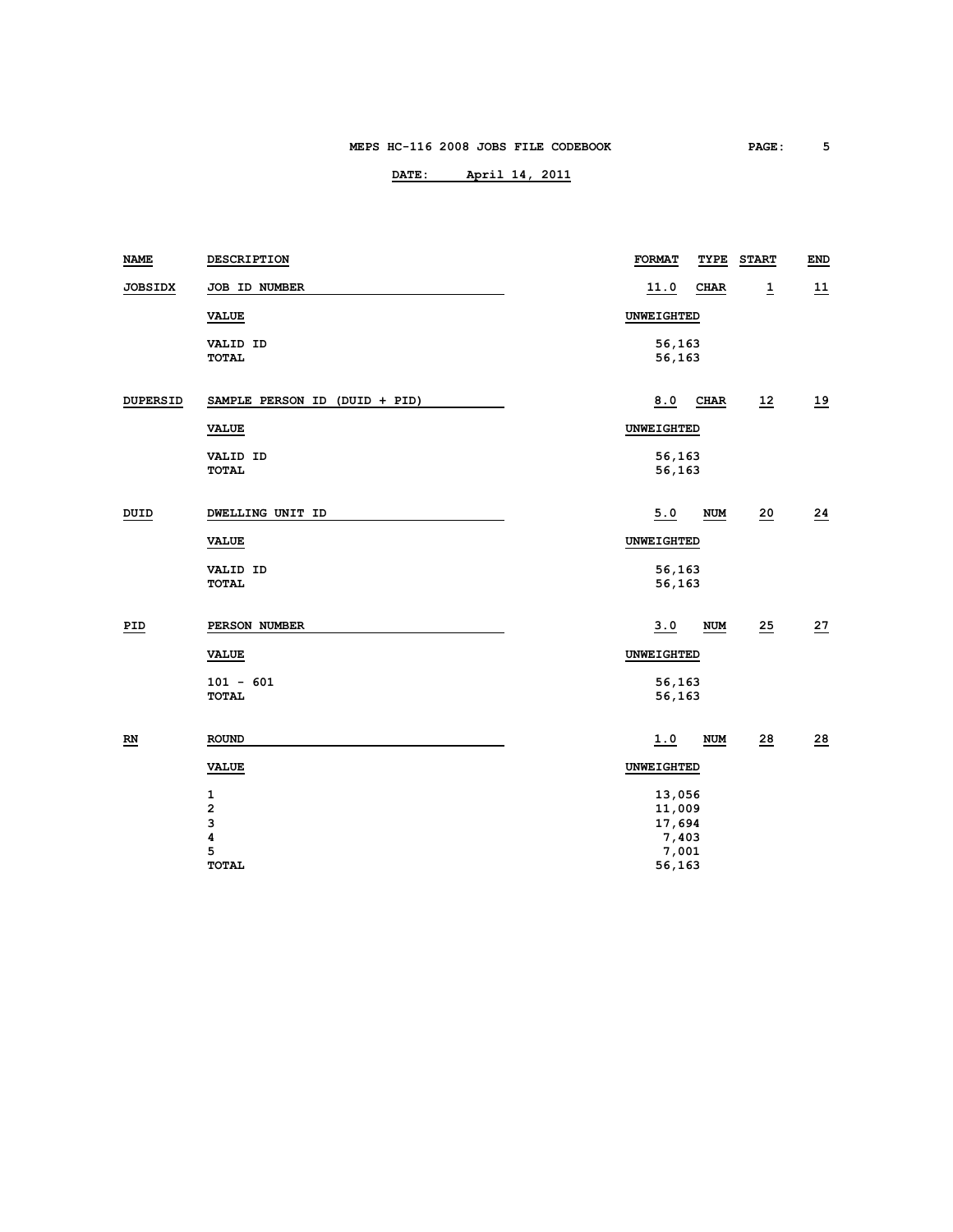| <b>NAME</b>    | <b>DESCRIPTION</b>                     | <b>FORMAT</b> | TYPE       | <b>START</b>    | END             |
|----------------|----------------------------------------|---------------|------------|-----------------|-----------------|
| <b>JOBSN</b>   | JOB NUMBER                             | <u>1.0</u>    | <b>NUM</b> | 29              | 29              |
|                | <b>VALUE</b>                           | UNWEIGHTED    |            |                 |                 |
|                | $1 - 7$                                | 56,163        |            |                 |                 |
|                | <b>TOTAL</b>                           | 56,163        |            |                 |                 |
| <b>PANEL</b>   | <b>PANEL</b>                           | 2.0           | <b>NUM</b> | $\frac{30}{2}$  | $\overline{31}$ |
|                | <b>VALUE</b>                           | UNWEIGHTED    |            |                 |                 |
|                | 12                                     | 21,666        |            |                 |                 |
|                | 13                                     | 34,497        |            |                 |                 |
|                | <b>TOTAL</b>                           | 56,163        |            |                 |                 |
| <b>JOBTYPE</b> | SELF-EMPLOYED OR WORK FOR SOMEONE ELSE | 2.0           | NUM        | 32              | $\overline{33}$ |
|                | <b>VALUE</b>                           | UNWEIGHTED    |            |                 |                 |
|                | -9 NOT ASCERTAINED                     | 19            |            |                 |                 |
|                | $-8$ DK                                | 55            |            |                 |                 |
|                | -7 REFUSED                             | 55            |            |                 |                 |
|                | 1 SELF-EMPLOYED                        | 6,695         |            |                 |                 |
|                | 2 FOR SOMEONE ELSE                     | 49,339        |            |                 |                 |
|                | <b>TOTAL</b>                           | 56,163        |            |                 |                 |
| <b>JSTRTM</b>  | JOB START DATE - MONTH                 | 2.0           | <b>NUM</b> | $\overline{34}$ | $\overline{35}$ |
|                | VALUE                                  | UNWEIGHTED    |            |                 |                 |
|                | -9 NOT ASCERTAINED                     | 85            |            |                 |                 |
|                | $-8$ DK                                | 922           |            |                 |                 |
|                | -7 REFUSED                             | 19            |            |                 |                 |
|                | -1 INAPPLICABLE                        | 35,564        |            |                 |                 |
|                | $1 - 12$                               | 19,573        |            |                 |                 |
|                | <b>TOTAL</b>                           | 56,163        |            |                 |                 |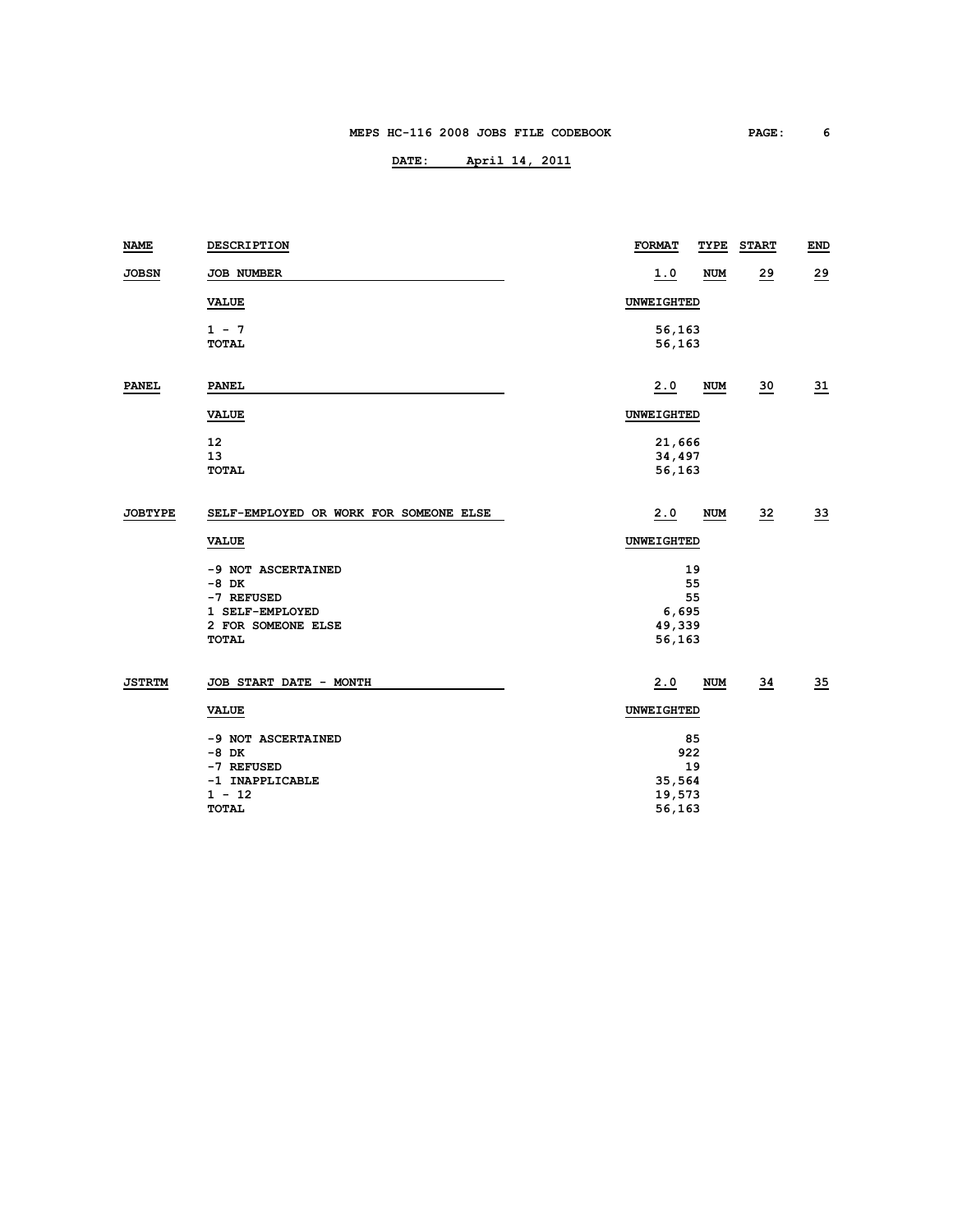| NAME          | DESCRIPTION           | <b>FORMAT</b><br>TYPE | <b>START</b>    | END       |
|---------------|-----------------------|-----------------------|-----------------|-----------|
| <b>JSTRTD</b> | JOB START DATE - DAY  | 2.0<br><b>NUM</b>     | <u>36</u>       | <u>37</u> |
|               | <b>VALUE</b>          | UNWEIGHTED            |                 |           |
|               | -9 NOT ASCERTAINED    | 116                   |                 |           |
|               | $-8$ DK               | 3,326                 |                 |           |
|               | -7 REFUSED            | 19                    |                 |           |
|               | -1 INAPPLICABLE       | 43,409                |                 |           |
|               | $1 - 31$              | 9,293                 |                 |           |
|               | <b>TOTAL</b>          | 56,163                |                 |           |
| <b>JSTRTY</b> | JOB START DATE - YEAR | 4.0<br>NUM            | $\overline{38}$ | 41        |
|               | <b>VALUE</b>          | UNWEIGHTED            |                 |           |
|               | -9 NOT ASCERTAINED    | 239                   |                 |           |
|               | $-8$ DK               | 1,171                 |                 |           |
|               | -7 REFUSED            | 150                   |                 |           |
|               | -1 INAPPLICABLE       | 3,669                 |                 |           |
|               | $1940 - 2001$         | 16,530                |                 |           |
|               | 2002                  | 1,819                 |                 |           |
|               | 2003                  | 2,188                 |                 |           |
|               | 2004                  | 2,649                 |                 |           |
|               | 2005                  | 3,997                 |                 |           |
|               | 2006                  | 5,364                 |                 |           |
|               | 2007                  | 9,493                 |                 |           |
|               | 2008                  | 8,894                 |                 |           |
|               | <b>TOTAL</b>          | 56,163                |                 |           |
| <b>JSTOPM</b> | JOB STOP DATE - MONTH | 2.0<br><b>NUM</b>     | 42              | 43        |
|               | <b>VALUE</b>          | UNWEIGHTED            |                 |           |
|               | -9 NOT ASCERTAINED    | 79                    |                 |           |
|               | $-8$ DK               | 336                   |                 |           |
|               | -7 REFUSED            | 56                    |                 |           |
|               | -1 INAPPLICABLE       | 49,240                |                 |           |
|               | $1 - 12$              | 6,452                 |                 |           |
|               | <b>TOTAL</b>          | 56,163                |                 |           |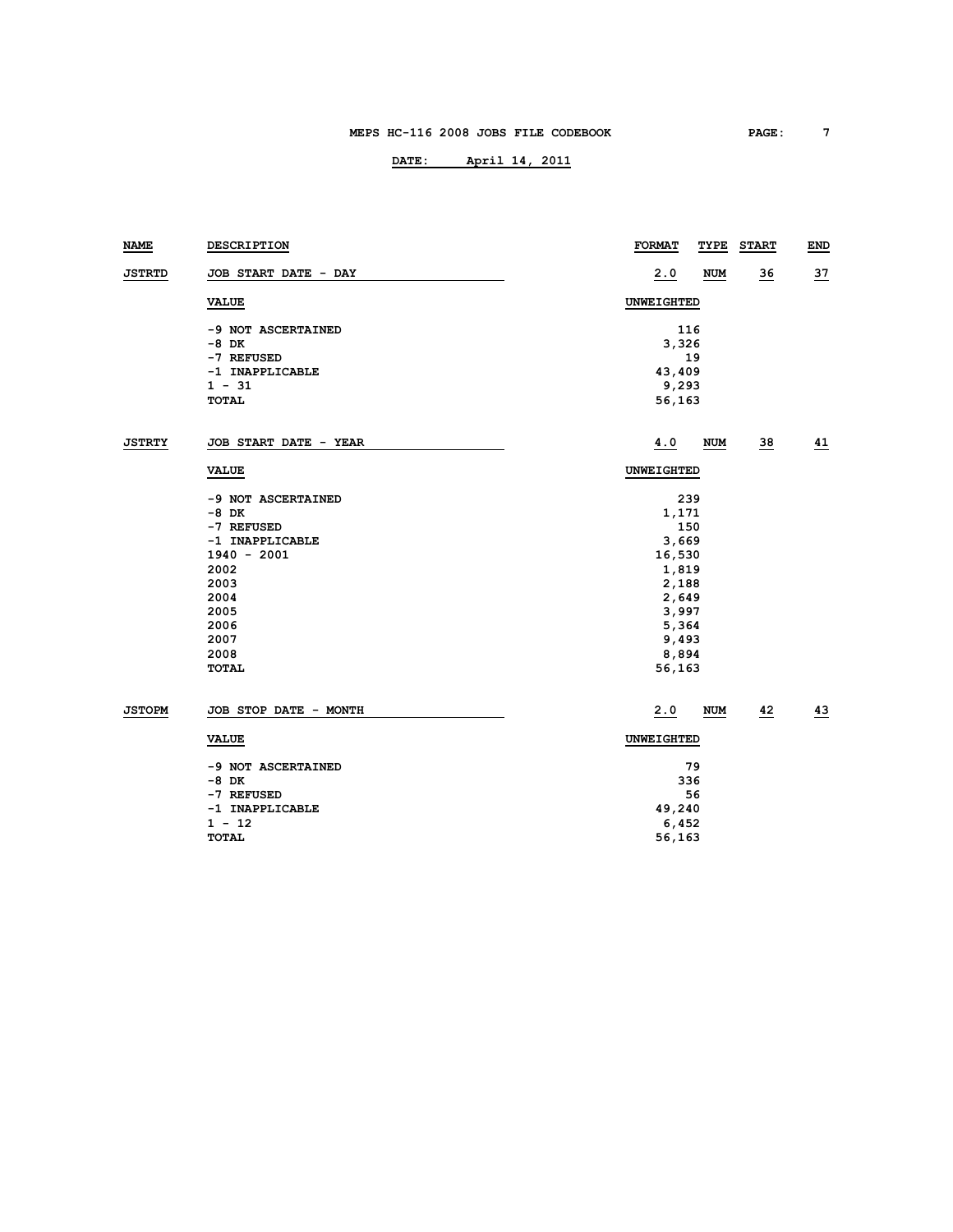| NAME            | <b>DESCRIPTION</b>           | <b>FORMAT</b><br>TYPE | <b>START</b> | END |
|-----------------|------------------------------|-----------------------|--------------|-----|
| <b>JSTOPD</b>   | JOB STOP DATE - DAY          | 2.0<br><b>NUM</b>     | 44           | 45  |
|                 | <b>VALUE</b>                 | <b>UNWEIGHTED</b>     |              |     |
|                 | -9 NOT ASCERTAINED           | 86                    |              |     |
|                 | $-8$ DK                      | 1,691                 |              |     |
|                 | -7 REFUSED                   | 66                    |              |     |
|                 | -1 INAPPLICABLE              | 49,915                |              |     |
|                 | $1 - 31$                     | 4,405                 |              |     |
|                 | TOTAL                        | 56,163                |              |     |
| <b>JSTOPY</b>   | JOB STOP DATE - YEAR         | 4.0<br>NUM            | 46           | 49  |
|                 | <b>VALUE</b>                 | UNWEIGHTED            |              |     |
|                 | -9 NOT ASCERTAINED           | 48                    |              |     |
|                 | $-8$ DK                      | 266                   |              |     |
|                 | -7 REFUSED                   | 79                    |              |     |
|                 | -1 INAPPLICABLE              | 44,846                |              |     |
|                 | 0 STILL AT JOB               | 1,419                 |              |     |
|                 | $1940 - 2007$                | 4,043                 |              |     |
|                 | 2008                         | 5,047                 |              |     |
|                 | 2009                         | 415                   |              |     |
|                 | <b>TOTAL</b>                 | 56,163                |              |     |
| <b>RETIRJOB</b> | PERSON RETIRED FROM THIS JOB | 1.0<br><b>NUM</b>     | 50           | 50  |
|                 | <b>VALUE</b>                 | UNWEIGHTED            |              |     |
|                 | 1 YES                        | 1,670                 |              |     |
|                 | 2 NO                         | 54,493                |              |     |
|                 | <b>TOTAL</b>                 | 56,163                |              |     |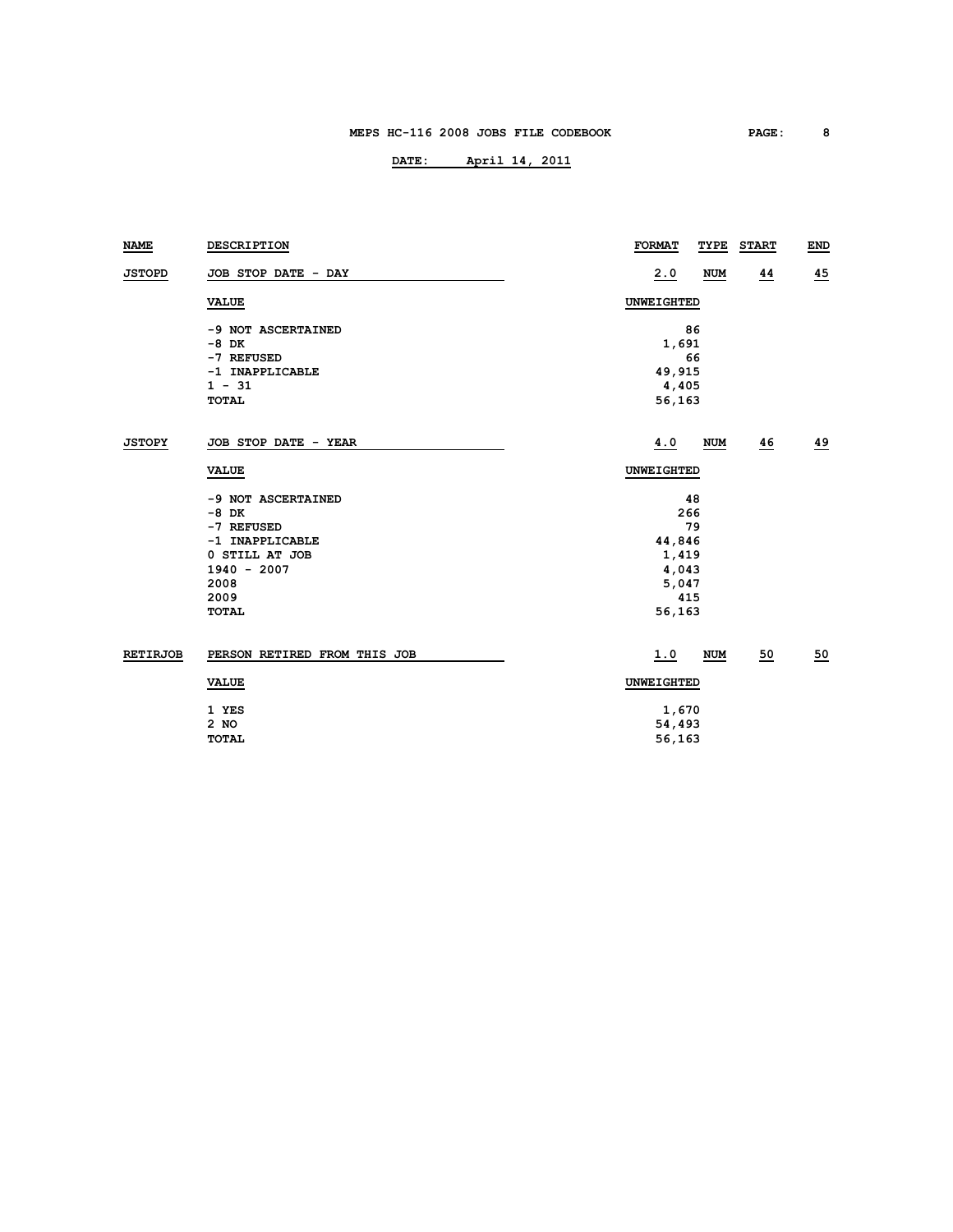| <b>NAME</b>     | DESCRIPTION                | <b>FORMAT</b><br>TYPE    | <b>START</b> | <b>END</b> |
|-----------------|----------------------------|--------------------------|--------------|------------|
| <b>SUBTYPE</b>  | <b>JOB SUB-TYPE</b>        | <u>1.0</u><br><b>NUM</b> | 51           | <u>51</u>  |
|                 | <b>VALUE</b>               | UNWEIGHTED               |              |            |
|                 | 1 CUR MAIN JOB IN REF PD   | 42,844                   |              |            |
|                 | 2 CUR MISC JOB IN REF PD   | 3,421                    |              |            |
|                 | 3 FMR MAIN JOB IN REF PD   | 5,497                    |              |            |
|                 | 4 FMR MISC JOB IN REF PD   | 732                      |              |            |
|                 | 5 LAST JOB OUTSD REF PD    | 3,086                    |              |            |
|                 | 6 RETIREMENT JOB           | 583                      |              |            |
|                 | TOTAL                      | 56,163                   |              |            |
| MAIN JOB        | STILL MAIN JOB OR BUSINESS | 2.0<br><b>NUM</b>        | 52           | 53         |
|                 | <b>VALUE</b>               | UNWEIGHTED               |              |            |
|                 | $-8$ DK                    | 3                        |              |            |
|                 | -7 REFUSED                 | 4                        |              |            |
|                 | -1 INAPPLICABLE            | 26,249                   |              |            |
|                 | 1 YES                      | 29,523                   |              |            |
|                 | $2$ NO                     | 384                      |              |            |
|                 | <b>TOTAL</b>               | 56,163                   |              |            |
| <b>DIFFWAGE</b> | ANY CHANGE IN WAGE AMOUNT  | 2.0<br><b>NUM</b>        | 54           | 55         |
|                 | <b>VALUE</b>               | UNWEIGHTED               |              |            |
|                 | -9 NOT ASCERTAINED         | 22                       |              |            |
|                 | $-8$ DK                    | 517                      |              |            |
|                 | -7 REFUSED                 | 75                       |              |            |
|                 | -1 INAPPLICABLE            | 29,986                   |              |            |
|                 | 1 YES                      | 5,280                    |              |            |
|                 | 2 NO                       | 20,283                   |              |            |
|                 | <b>TOTAL</b>               | 56,163                   |              |            |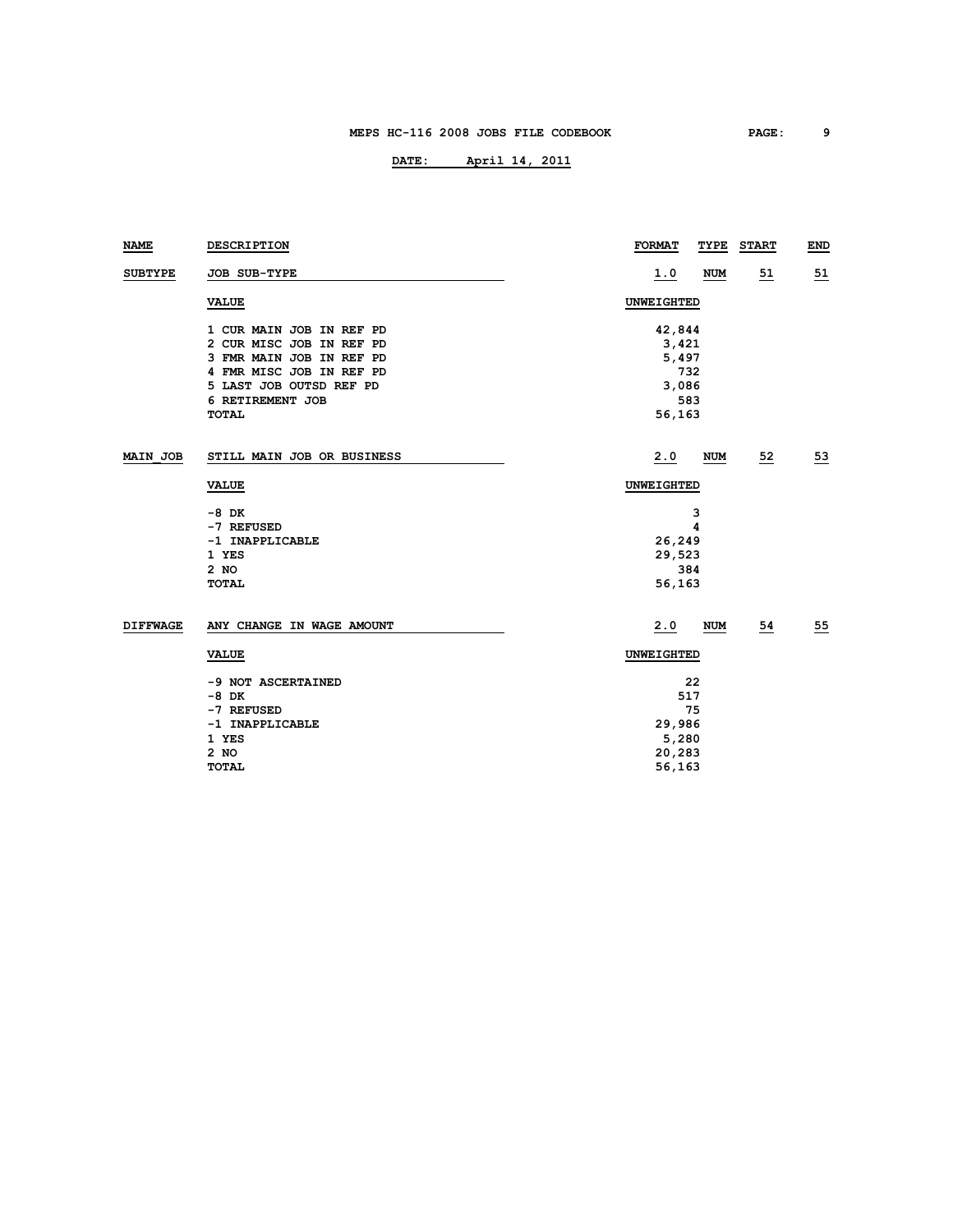| <b>NAME</b>     | DESCRIPTION                | <b>FORMAT</b><br>TYPE | <b>START</b> | END |  |  |
|-----------------|----------------------------|-----------------------|--------------|-----|--|--|
| WHY DIFF        | WHY WAGES CHANGED          | 2.0<br>NUM            | 56           | 57  |  |  |
|                 | <b>VALUE</b>               | UNWEIGHTED            |              |     |  |  |
|                 | -9 NOT ASCERTAINED         | 39                    |              |     |  |  |
|                 | $-8$ DK                    | 7                     |              |     |  |  |
|                 | -7 REFUSED                 | 1                     |              |     |  |  |
|                 | -1 INAPPLICABLE            | 50,883                |              |     |  |  |
|                 | 1 PROMOTION OR DEMOTION    | 488                   |              |     |  |  |
|                 | 2 CHANGE IN RESP           | 213                   |              |     |  |  |
|                 | 3 PAY RAISE/DECREASE       | 3,677                 |              |     |  |  |
|                 | 4 ANUL COST OF LIVING INCR | 516                   |              |     |  |  |
|                 | 5 NEW CONTRACT             | 47                    |              |     |  |  |
|                 | 6 CHANGE IN # HRS WRKD     | 94                    |              |     |  |  |
|                 | 7 CHANGE IN SHIFT TIME     | 17                    |              |     |  |  |
|                 | 8 RECEIVED EDU DEGREE      | 5                     |              |     |  |  |
|                 | 9 TOOK SPECIAL CLASSES     | 4                     |              |     |  |  |
|                 | 91 OTHER                   | 172                   |              |     |  |  |
|                 | <b>TOTAL</b>               | 56,163                |              |     |  |  |
| <b>WORKSTAT</b> | FULL OR PART TIME          | 2.0<br><b>NUM</b>     | 58           | 59  |  |  |
|                 | <b>VALUE</b>               | UNWEIGHTED            |              |     |  |  |
|                 | -9 NOT ASCERTAINED         | 18                    |              |     |  |  |
|                 | -8 DK                      | 47                    |              |     |  |  |
|                 | -7 REFUSED                 | 16                    |              |     |  |  |
|                 | -1 INAPPLICABLE            | 26,249                |              |     |  |  |
|                 | 1 GE 35 HRS                | 23,784                |              |     |  |  |
|                 | 2 LT 35 HRS                | 6,049                 |              |     |  |  |
|                 | <b>TOTAL</b>               | 56,163                |              |     |  |  |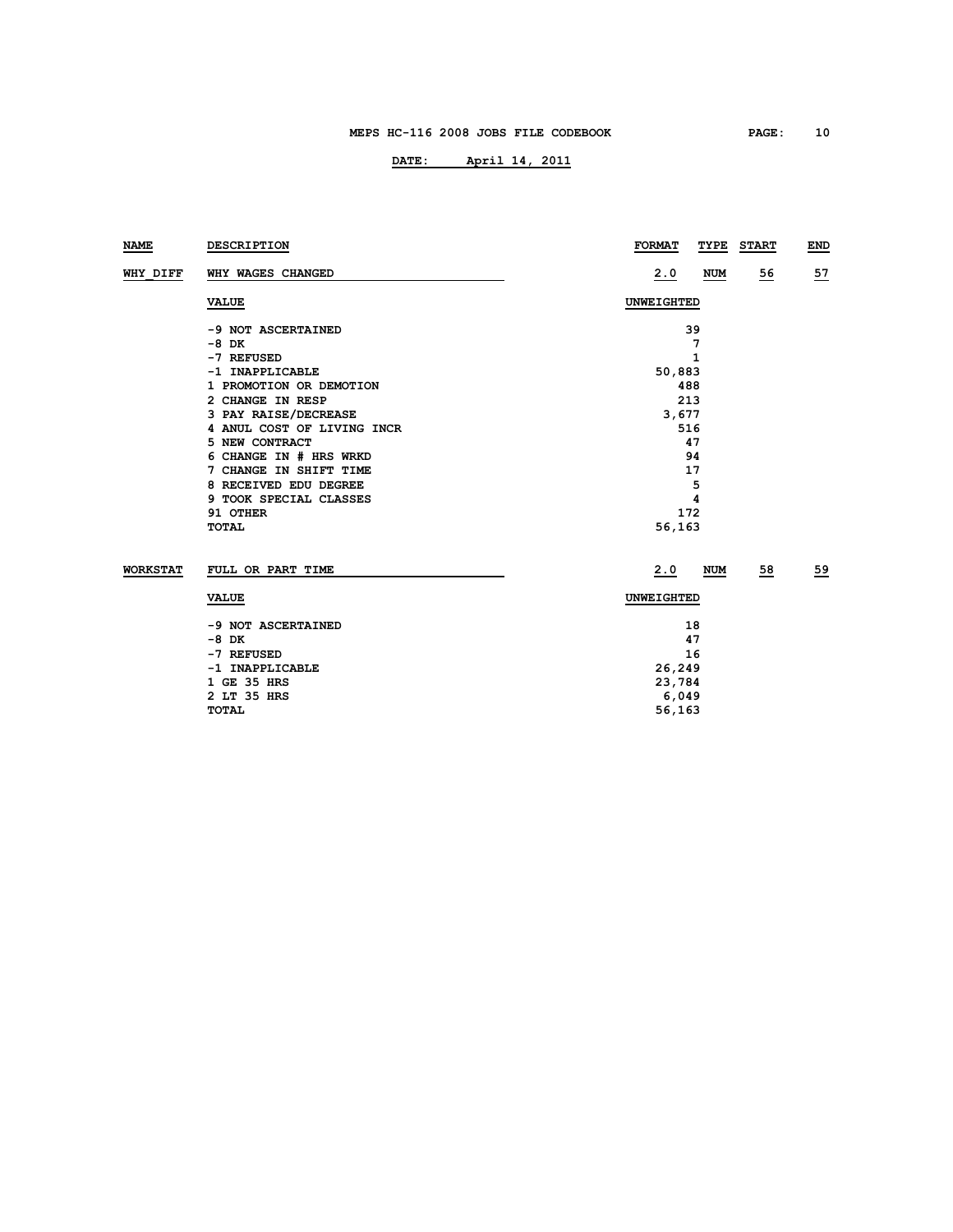| <b>NAME</b>     | DESCRIPTION                          | <b>FORMAT</b><br>TYPE | <b>START</b><br>END |
|-----------------|--------------------------------------|-----------------------|---------------------|
| Y CHANGE        | WHY CHANGE IN FULL/PART TIME STATUS  | 2.0<br>NUM            | 60<br>61            |
|                 | <b>VALUE</b>                         | <b>UNWEIGHTED</b>     |                     |
|                 | -9 NOT ASCERTAINED                   | 3                     |                     |
|                 | -8 DK                                | 15                    |                     |
|                 | -7 REFUSED                           | $\overline{2}$        |                     |
|                 | -1 INAPPLICABLE                      | 54,787                |                     |
|                 | 1 PROMOTION OR DEMOTION              | 64                    |                     |
|                 | 2 CHANGE IN RESPONSIBILITIES         | 178                   |                     |
|                 | 3 CHANGE IN AMT OF WRK BUS BRINGS    | 538                   |                     |
|                 | 4 CHANGE IN SHIFT TIME               | 43                    |                     |
|                 | 5 CHANGE IN # OF EMPLOYEE AVAIL      | 50                    |                     |
|                 | 6 ILLNESS/DISABILITY                 | 36                    |                     |
|                 | 7 TEMPORARY LEAVE                    | 12                    |                     |
|                 | 8 MATERNITY/PATERNITY LEAVE          | 19                    |                     |
|                 | 9 GOING TO SCHL/FINISHED SCHL        | 86                    |                     |
|                 | 10 CHANGE IN HOME/FAM SITUATION      | 43                    |                     |
|                 | 11 NEED TIME OFF/WANT WRK MORE       | 28                    |                     |
|                 | 91 OTHER                             | 259                   |                     |
|                 | TOTAL                                | 56,163                |                     |
| <b>STILLWRK</b> | STILL WORK AT ESTABLISHMENT/MISC JOB | 2.0<br><b>NUM</b>     | 63<br>62            |
|                 | <b>VALUE</b>                         | UNWEIGHTED            |                     |
|                 | -8 DK                                | 4                     |                     |
|                 | -7 REFUSED                           | $\overline{2}$        |                     |
|                 | -1 INAPPLICABLE                      | 53,361                |                     |
|                 | 1 YES                                | 2,222                 |                     |
|                 | 2 NO                                 | 574                   |                     |
|                 | TOTAL                                | 56,163                |                     |
|                 |                                      |                       |                     |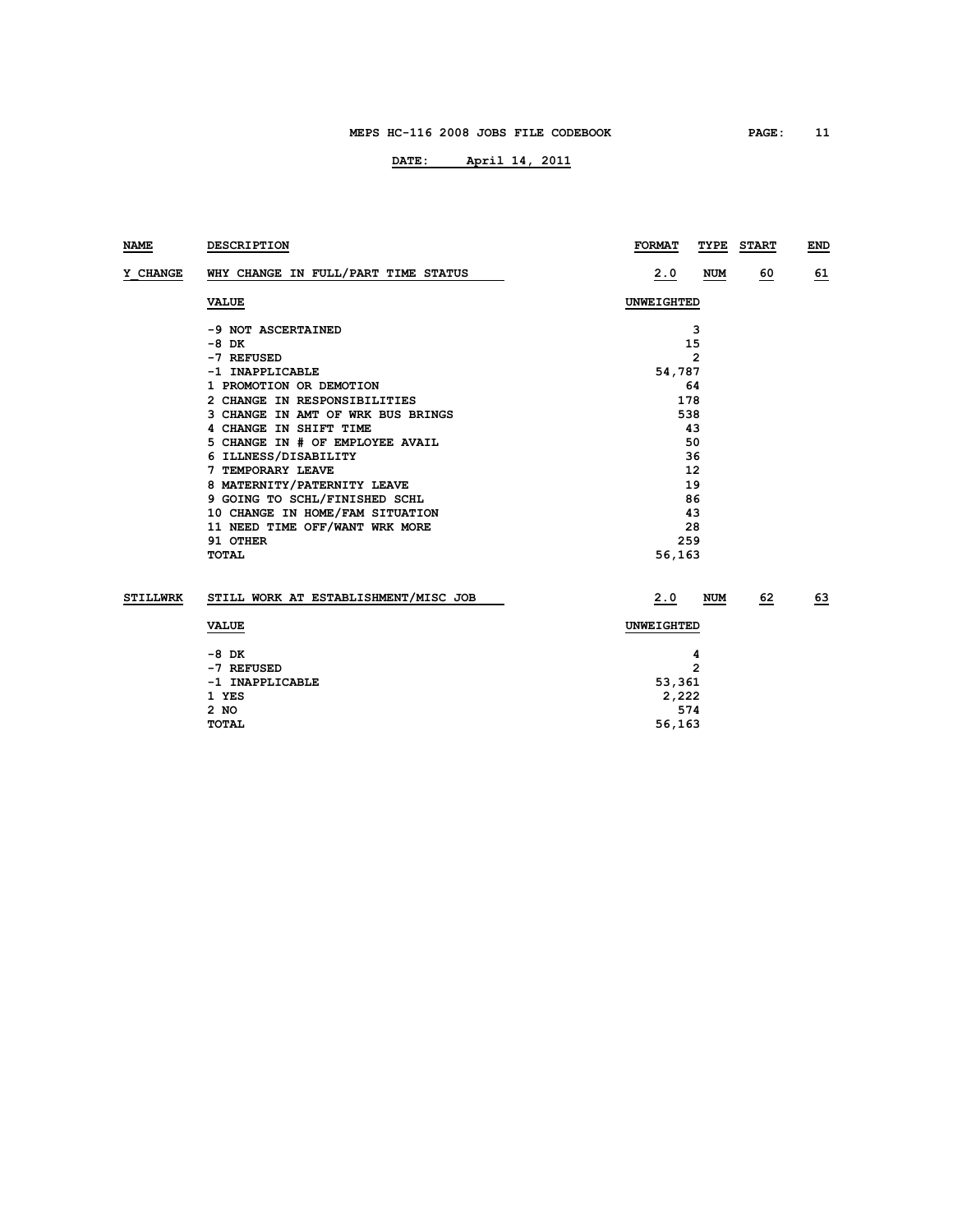| NAME            | DESCRIPTION                       | <b>FORMAT</b><br>TYPE | <b>START</b> | END |
|-----------------|-----------------------------------|-----------------------|--------------|-----|
| OFFTAKEI        | OFFERED INSURANCE AND NOW TAKE    | 2.0<br>NUM            | 64           | 65  |
|                 | <b>VALUE</b>                      | UNWEIGHTED            |              |     |
| <b>NOWTAKEI</b> | -9 NOT ASCERTAINED                | 14                    |              |     |
|                 | $-8$ DK                           | 11                    |              |     |
|                 | -7 REFUSED                        | $\mathbf{1}$          |              |     |
|                 | -1 INAPPLICABLE                   | 52,337                |              |     |
|                 | 1 YES                             | 839                   |              |     |
|                 | $2$ NO                            | 2,961                 |              |     |
|                 | <b>TOTAL</b>                      | 56,163                |              |     |
|                 | NOW OFFERED AND TAKE INSURANCE    | 2.0<br><b>NUM</b>     | 66           | 67  |
|                 | <b>VALUE</b>                      | UNWEIGHTED            |              |     |
|                 |                                   |                       |              |     |
|                 | -9 NOT ASCERTAINED                | 36                    |              |     |
|                 | -8 DK                             | 141                   |              |     |
|                 | -7 REFUSED                        | 8                     |              |     |
|                 | -1 INAPPLICABLE                   | 40,794                |              |     |
|                 | 1 YES                             | 1,541                 |              |     |
|                 | $2$ NO                            | 13,643                |              |     |
|                 | <b>TOTAL</b>                      | 56,163                |              |     |
| <b>ELIGINSR</b> | REASON NOT ELIGIBLE FOR INSURANCE | 2.0<br>NUM            | 68           | 69  |
|                 | <b>VALUE</b>                      | <b>UNWEIGHTED</b>     |              |     |
|                 | -9 NOT ASCERTAINED                | 4                     |              |     |
|                 | $-8$ DK                           | 19                    |              |     |
|                 | -7 REFUSED                        | $\mathbf{1}$          |              |     |
|                 | -1 INAPPLICABLE                   | 53,667                |              |     |
|                 | 1 HASN'T WORKED LONG ENOUGH       | 902                   |              |     |
|                 | 2 DOESN'T WORK ENOUGH HOURS       | 1,009                 |              |     |
|                 | 3 ON CALL                         | 37                    |              |     |
|                 | 4 MEDICAL PROBLEM                 | 13                    |              |     |
|                 | 91 OTHER                          | 511                   |              |     |
|                 | <b>TOTAL</b>                      | 56,163                |              |     |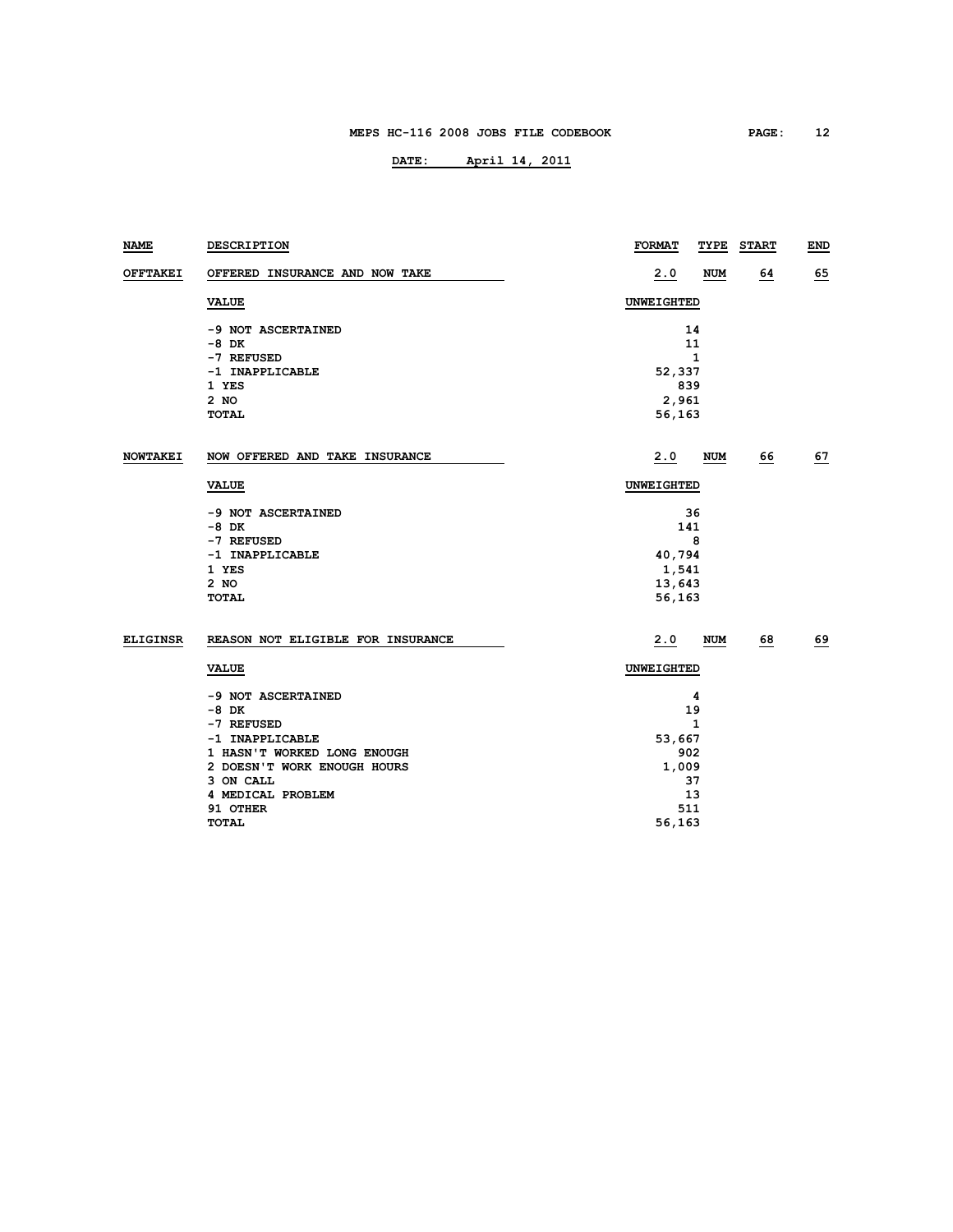| NAME          | <b>DESCRIPTION</b>                     | <b>FORMAT</b><br>TYPE | <b>START</b> | END       |
|---------------|----------------------------------------|-----------------------|--------------|-----------|
| <b>ANYINS</b> | IS INSURANCE OFFERED TO ANY EMPLOYEES? | 2.0<br><b>NUM</b>     | <u>70</u>    | <u>71</u> |
|               | <b>VALUE</b>                           | <b>UNWEIGHTED</b>     |              |           |
|               | -9 NOT ASCERTAINED                     | 12                    |              |           |
|               | -8 DK                                  | 1,170                 |              |           |
|               | -7 REFUSED                             | 6                     |              |           |
|               | -1 INAPPLICABLE                        | 46,941                |              |           |
|               | 1 YES                                  | 2,496                 |              |           |
|               | $2$ NO                                 | 5,538                 |              |           |
|               | <b>TOTAL</b>                           | 56,163                |              |           |
| WHY LEFT      | REASON WHY NOT AT JOB NOW              | 2.0<br>NUM            | 72           | <u>73</u> |
|               | <b>VALUE</b>                           | <b>UNWEIGHTED</b>     |              |           |
|               | -9 NOT ASCERTAINED                     | 46                    |              |           |
|               | $-8$ DK                                | 47                    |              |           |
|               | -7 REFUSED                             | 50                    |              |           |
|               | -1 INAPPLICABLE                        | 51,065                |              |           |
|               | 1 JOB ENDED                            | 760                   |              |           |
|               | 2 BUSINESS DISSOLVED OR SOLD           | 261                   |              |           |
|               | 3 RETIRED                              | 131                   |              |           |
|               | 4 ILLNESS OR INJURY                    | 178                   |              |           |
|               | 5 LAID OFF                             | 802                   |              |           |
|               | 6 QUIT TO HAVE A BABY                  | 77                    |              |           |
|               | 7 QUIT TO GO TO SCHOOL                 | 275                   |              |           |
|               | 8 QUIT TO TAKE CARE OF HOME/FAM        | 222                   |              |           |
|               | 9 QUIT BECAUSE WANTED TIME OFF         | 173                   |              |           |
|               | 10 QUIT TO TAKE OTHER JOB              | 1,191                 |              |           |
|               | 11 UNPAID LEAVE                        | 20                    |              |           |
|               | 91 OTHER                               | 865                   |              |           |
|               | <b>TOTAL</b>                           | 56,163                |              |           |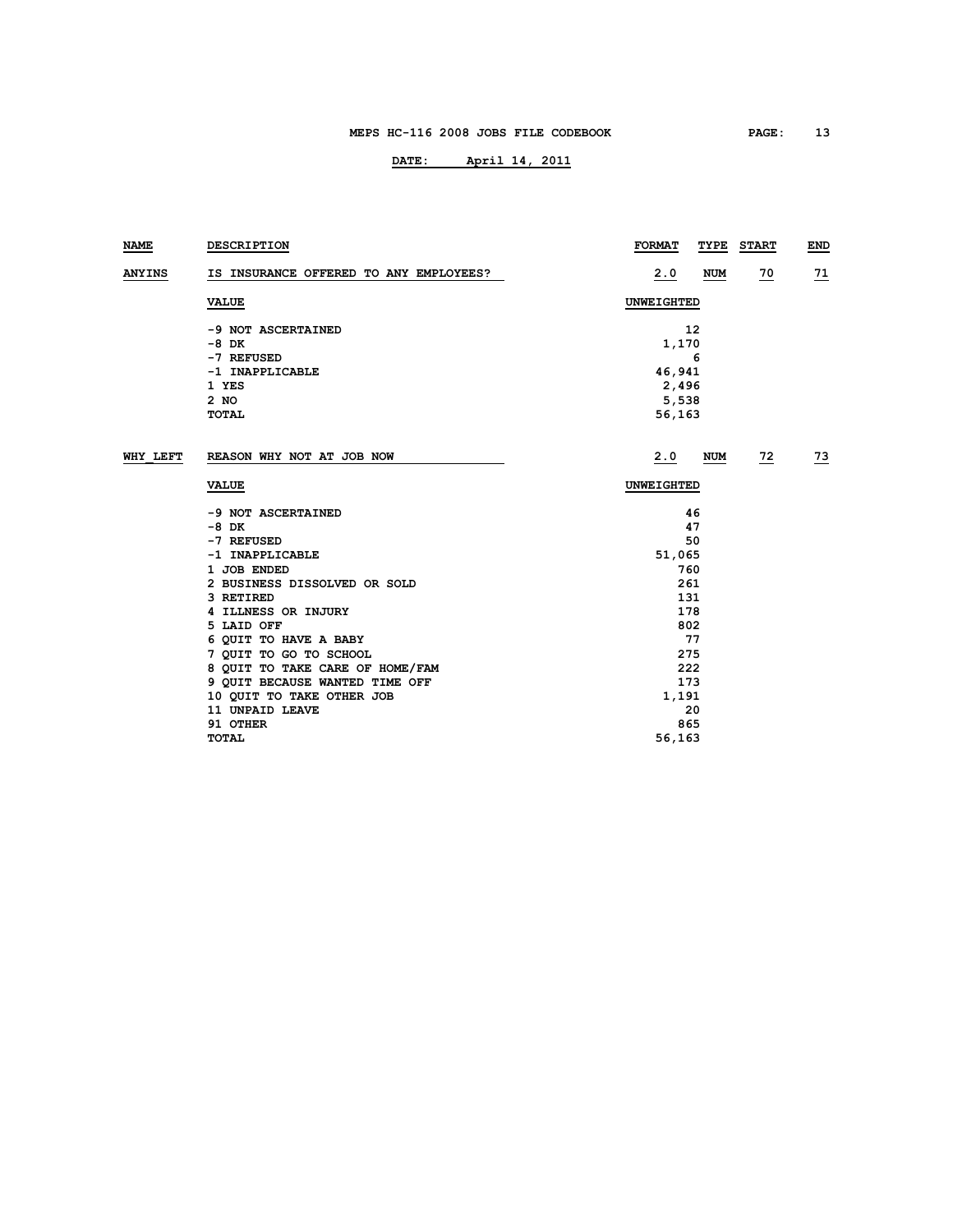| NAME            | <b>DESCRIPTION</b>                      | <b>FORMAT</b> | TYPE       | <b>START</b> | <b>END</b> |
|-----------------|-----------------------------------------|---------------|------------|--------------|------------|
| <b>NUMEMPS</b>  | ESTABLISHMENT SIZE-NONSELF-EMPLOYED JOB | 5.0           | <b>NUM</b> | <u>74</u>    | <u>78</u>  |
|                 | <b>VALUE</b>                            | UNWEIGHTED    |            |              |            |
|                 | $-10$ # OF EMP >= 10,500                | 115           |            |              |            |
|                 | -9 NOT ASCERTAINED                      | 135           |            |              |            |
|                 | -8 DK                                   | 15,609        |            |              |            |
|                 | -7 REFUSED                              | 224           |            |              |            |
|                 | -1 INAPPLICABLE                         | 12,882        |            |              |            |
|                 | 0                                       |               | 23         |              |            |
|                 | $1 - 9$                                 | 6,998         |            |              |            |
|                 | $10 - 25$                               | 5,948         |            |              |            |
|                 | $26 - 49$                               | 2,776         |            |              |            |
|                 | $50 - 100$                              | 4,278         |            |              |            |
|                 | $101 - 500$                             | 4,692         |            |              |            |
|                 | $501 - 10,000$                          | 2,483         |            |              |            |
|                 | TOTAL                                   | 56,163        |            |              |            |
|                 |                                         |               |            |              |            |
| <b>ESTMATE1</b> | CATEGORICAL APPROX. ESTAB SIZE          | 2.0           | NUM        | 79           | 80         |
|                 | <b>VALUE</b>                            | UNWEIGHTED    |            |              |            |
|                 | -9 NOT ASCERTAINED                      |               | 60         |              |            |
|                 | -8 DK                                   | 1,360         |            |              |            |
|                 | -7 REFUSED                              |               | 42         |              |            |
|                 | -1 INAPPLICABLE                         | 51,332        |            |              |            |
|                 | $11 - 9$                                | 326           |            |              |            |
|                 | $210 - 25$                              | 505           |            |              |            |
|                 | $326 - 49$                              | 451           |            |              |            |
|                 | $450 - 100$                             | 536           |            |              |            |
|                 | $5101 - 500$                            | 784           |            |              |            |
|                 | $6\,501 - 1000$                         | 279           |            |              |            |
|                 | $7 1001 - 5000$                         | 294           |            |              |            |
|                 | 8 5001 OR MORE                          | 194           |            |              |            |
|                 | TOTAL                                   | 56,163        |            |              |            |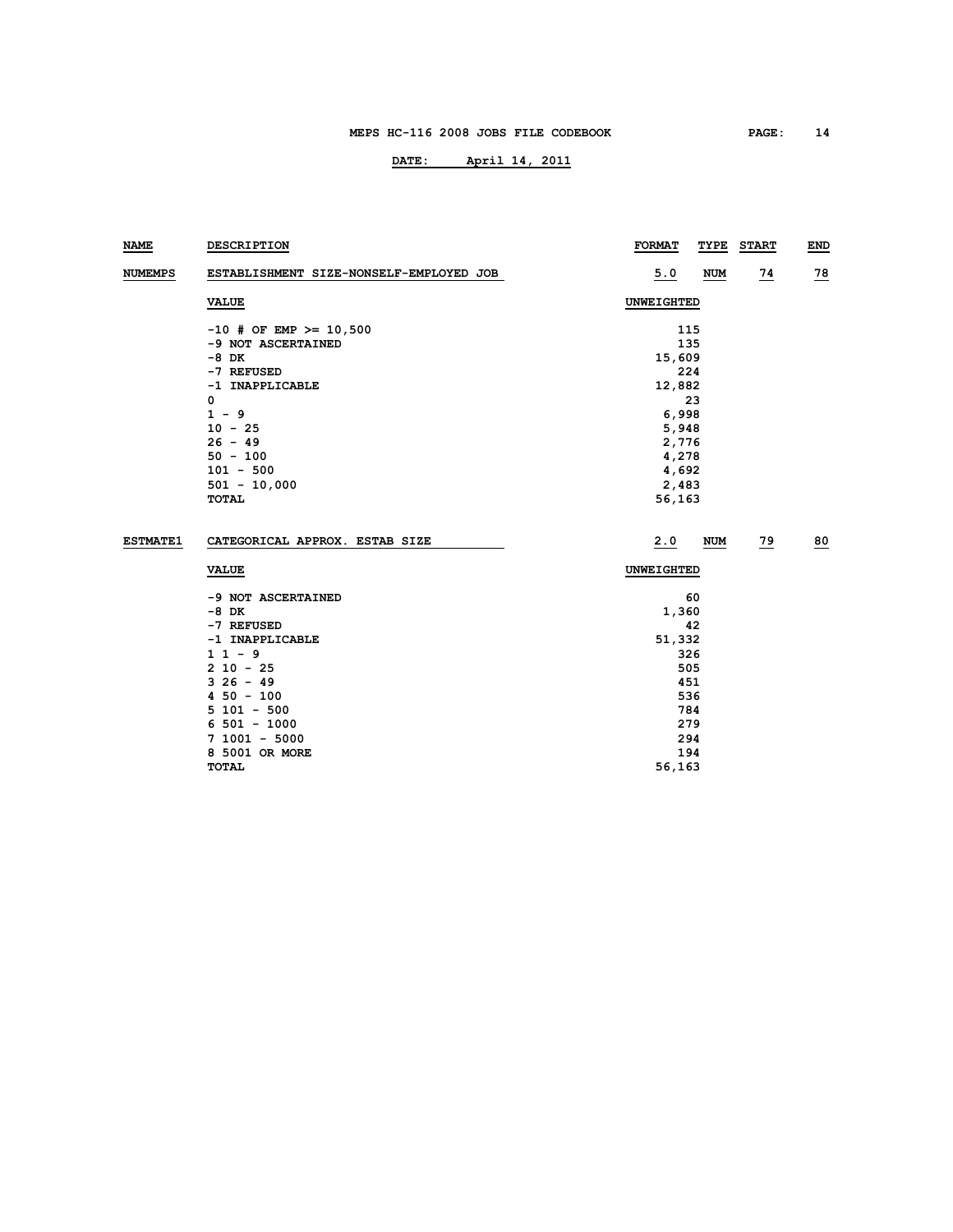| NAME          | DESCRIPTION                   | <b>FORMAT</b><br>TYPE | <b>START</b> | <b>END</b> |  |  |  |
|---------------|-------------------------------|-----------------------|--------------|------------|--|--|--|
| MORELOC       | MORE THAN ONE LOCATION        | 2.0<br><b>NUM</b>     | 81           | 82         |  |  |  |
|               | <b>VALUE</b>                  | UNWEIGHTED            |              |            |  |  |  |
|               | -9 NOT ASCERTAINED            | 135                   |              |            |  |  |  |
|               | $-8$ DK                       | 1,662                 |              |            |  |  |  |
|               | -7 REFUSED                    | 92                    |              |            |  |  |  |
|               | -1 INAPPLICABLE               | 12,882                |              |            |  |  |  |
|               | 1 YES                         | 27,641                |              |            |  |  |  |
|               | 2 NO                          | 13,751                |              |            |  |  |  |
|               | <b>TOTAL</b>                  | 56,163                |              |            |  |  |  |
| <b>BUSINC</b> | BUSINESS INCORPORATED         | 2.0<br>NUM            | 83           | 84         |  |  |  |
|               | <b>VALUE</b>                  | UNWEIGHTED            |              |            |  |  |  |
|               | -9 NOT ASCERTAINED            | 26                    |              |            |  |  |  |
|               | $-8$ DK                       | 39                    |              |            |  |  |  |
|               | -7 REFUSED                    | 3                     |              |            |  |  |  |
|               | -1 INAPPLICABLE               | 54,847                |              |            |  |  |  |
|               | 1 YES                         | 352                   |              |            |  |  |  |
|               | 2 NO                          | 896                   |              |            |  |  |  |
|               | <b>TOTAL</b>                  | 56,163                |              |            |  |  |  |
| PROPRIET      | PROPRIETORSHIP OR PARTNERSHIP | 2.0<br>NUM            | 85           | 86         |  |  |  |
|               | <b>VALUE</b>                  | UNWEIGHTED            |              |            |  |  |  |
|               | -9 NOT ASCERTAINED            | 26                    |              |            |  |  |  |
|               | $-8$ DK                       | 40                    |              |            |  |  |  |
|               | -7 REFUSED                    | 5                     |              |            |  |  |  |
|               | -1 INAPPLICABLE               | 55,202                |              |            |  |  |  |
|               | 1 YES                         | 816                   |              |            |  |  |  |
|               | 2 NO                          | 74                    |              |            |  |  |  |
|               | <b>TOTAL</b>                  | 56,163                |              |            |  |  |  |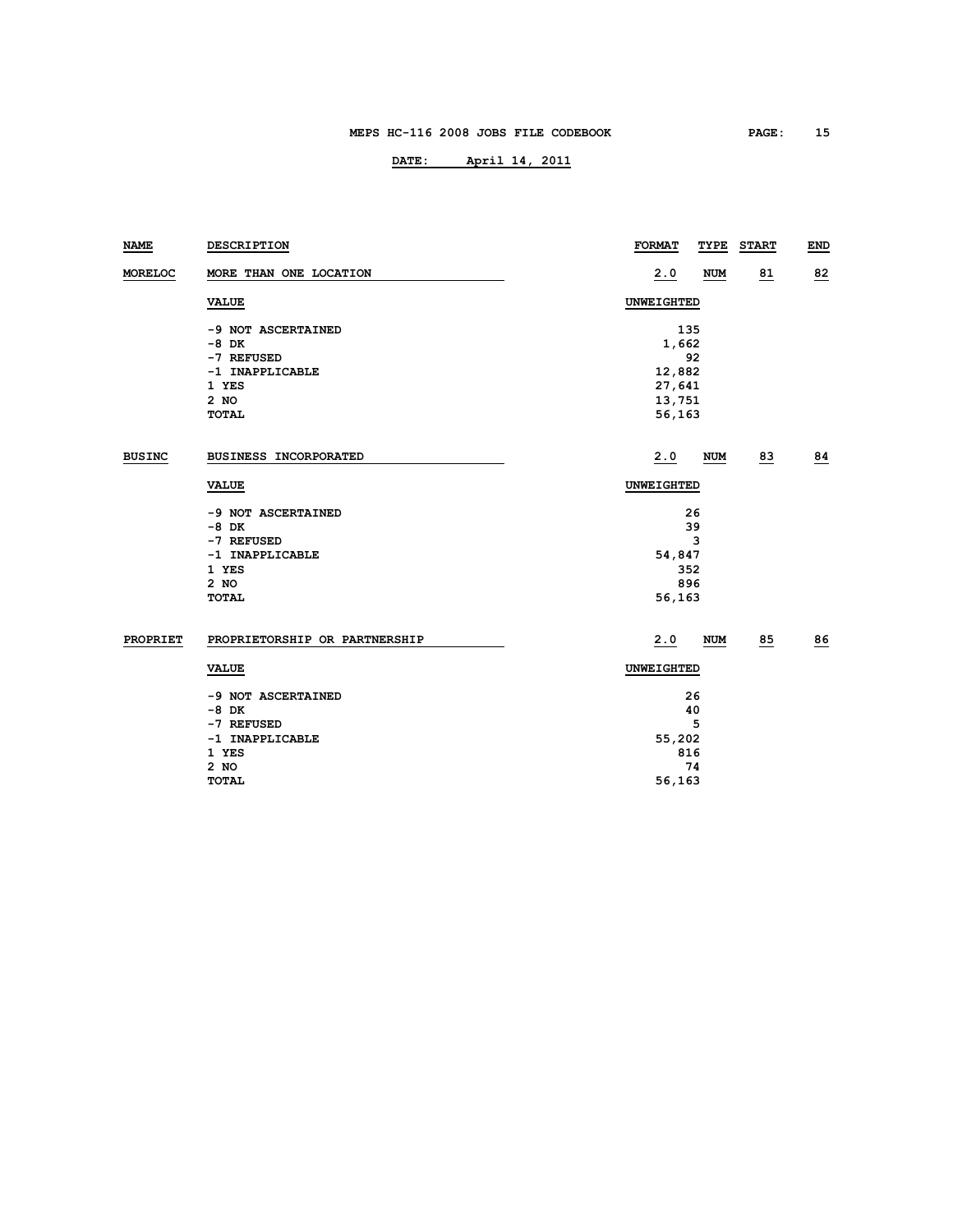| <b>NAME</b>     | DESCRIPTION          | <b>FORMAT</b><br>TYPE | <b>START</b> | <b>END</b> |  |  |  |
|-----------------|----------------------|-----------------------|--------------|------------|--|--|--|
| <b>TYPEEMPL</b> | <b>EMPLOYEE TYPE</b> | 2.0<br><b>NUM</b>     | 87           | 88         |  |  |  |
|                 | <b>VALUE</b>         | UNWEIGHTED            |              |            |  |  |  |
|                 | -9 NOT ASCERTAINED   | 4                     |              |            |  |  |  |
|                 | $-8$ DK              | 575                   |              |            |  |  |  |
|                 | -7 REFUSED           | 89                    |              |            |  |  |  |
|                 | -1 INAPPLICABLE      | 9,475                 |              |            |  |  |  |
|                 | 1 PRIVATE            | 38,425                |              |            |  |  |  |
|                 | 2 FEDERAL            | 1,124                 |              |            |  |  |  |
|                 | 3 STATE              | 3,053                 |              |            |  |  |  |
|                 | 4 LOCAL              | 3,152                 |              |            |  |  |  |
|                 | 5 ARMED FORCES       | 221                   |              |            |  |  |  |
|                 | 6 FOREIGN NON US GOV | 45                    |              |            |  |  |  |
|                 | TOTAL                | 56,163                |              |            |  |  |  |
| YLEFT           | NO JOB REASON        | 2.0<br><b>NUM</b>     | 89           | 90         |  |  |  |
|                 | <b>VALUE</b>         | UNWEIGHTED            |              |            |  |  |  |
|                 | -9 NOT ASCERTAINED   | 17                    |              |            |  |  |  |
|                 | -8 DK                | 28                    |              |            |  |  |  |
|                 | -7 REFUSED           | 12                    |              |            |  |  |  |
|                 | -1 INAPPLICABLE      | 53,330                |              |            |  |  |  |
|                 | 1 JOB ENDED          | 380                   |              |            |  |  |  |
|                 | 2 RETIRED            | 81                    |              |            |  |  |  |
|                 | 3 ILLNESS OR INJURY  | 514                   |              |            |  |  |  |
|                 | 4 LAID OFF           | 315                   |              |            |  |  |  |
|                 | 5 HAVE BABY          | 98                    |              |            |  |  |  |
|                 | 6 SCHOOL             | 241                   |              |            |  |  |  |
|                 | 7 HOME CARE          | 327                   |              |            |  |  |  |
|                 | 8 TIME OFF           | 94                    |              |            |  |  |  |
|                 | 9 OTHER JOB          | 203                   |              |            |  |  |  |
|                 | 91 OTHER REASON      | 523                   |              |            |  |  |  |
|                 | <b>TOTAL</b>         | 56,163                |              |            |  |  |  |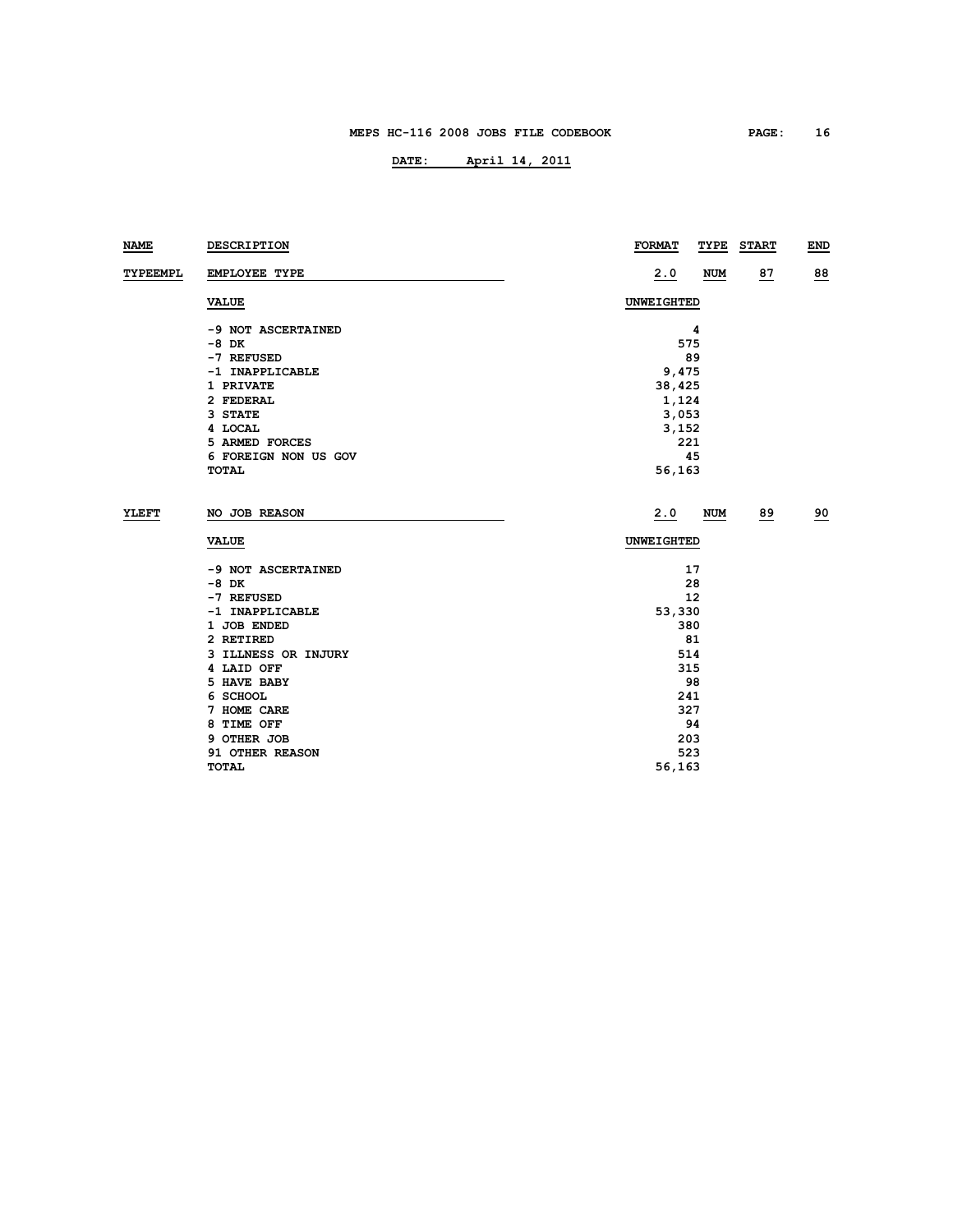| NAME           | <b>DESCRIPTION</b>    | <b>FORMAT</b><br>TYPE | <b>START</b> | <b>END</b> |  |  |  |  |
|----------------|-----------------------|-----------------------|--------------|------------|--|--|--|--|
| <b>YNOBUSN</b> | WHY NO BUSINESS       | 2.0<br><b>NUM</b>     | <u>91</u>    | 92         |  |  |  |  |
|                | <b>VALUE</b>          | UNWEIGHTED            |              |            |  |  |  |  |
|                | -9 NOT ASCERTAINED    | 1                     |              |            |  |  |  |  |
|                | $-8$ DK               | 1                     |              |            |  |  |  |  |
|                | -7 REFUSED            | $\mathbf{2}$          |              |            |  |  |  |  |
|                | -1 INAPPLICABLE       | 55,996                |              |            |  |  |  |  |
|                | 1 BUSINESS SOLD       | 33                    |              |            |  |  |  |  |
|                | 2 RETIRED             | 17                    |              |            |  |  |  |  |
|                | 3 ILLNESS OR INJURY   | 42                    |              |            |  |  |  |  |
|                | 4 HAVE BABY           | 6                     |              |            |  |  |  |  |
|                | 5 SCHOOL              | 3                     |              |            |  |  |  |  |
|                | 6 HOME CARE           | 20                    |              |            |  |  |  |  |
|                | 7 TIME OFF            | 3                     |              |            |  |  |  |  |
|                | 8 OTHER JOB           | 5                     |              |            |  |  |  |  |
|                | 91 OTHER REASON       | 34                    |              |            |  |  |  |  |
|                | <b>TOTAL</b>          | 56,163                |              |            |  |  |  |  |
| <b>RECALL</b>  | RECALL WITHIN 30 DAYS | 2.0<br><b>NUM</b>     | 93           | 94         |  |  |  |  |
|                | <b>VALUE</b>          | <b>UNWEIGHTED</b>     |              |            |  |  |  |  |
|                | -9 NOT ASCERTAINED    | 1                     |              |            |  |  |  |  |
|                | $-8$ DK               | 11                    |              |            |  |  |  |  |
|                | -1 INAPPLICABLE       | 55,987                |              |            |  |  |  |  |
|                | 1 YES                 | 18                    |              |            |  |  |  |  |
|                | $2$ NO                | 146                   |              |            |  |  |  |  |
|                | <b>TOTAL</b>          | 56,163                |              |            |  |  |  |  |
|                |                       |                       |              |            |  |  |  |  |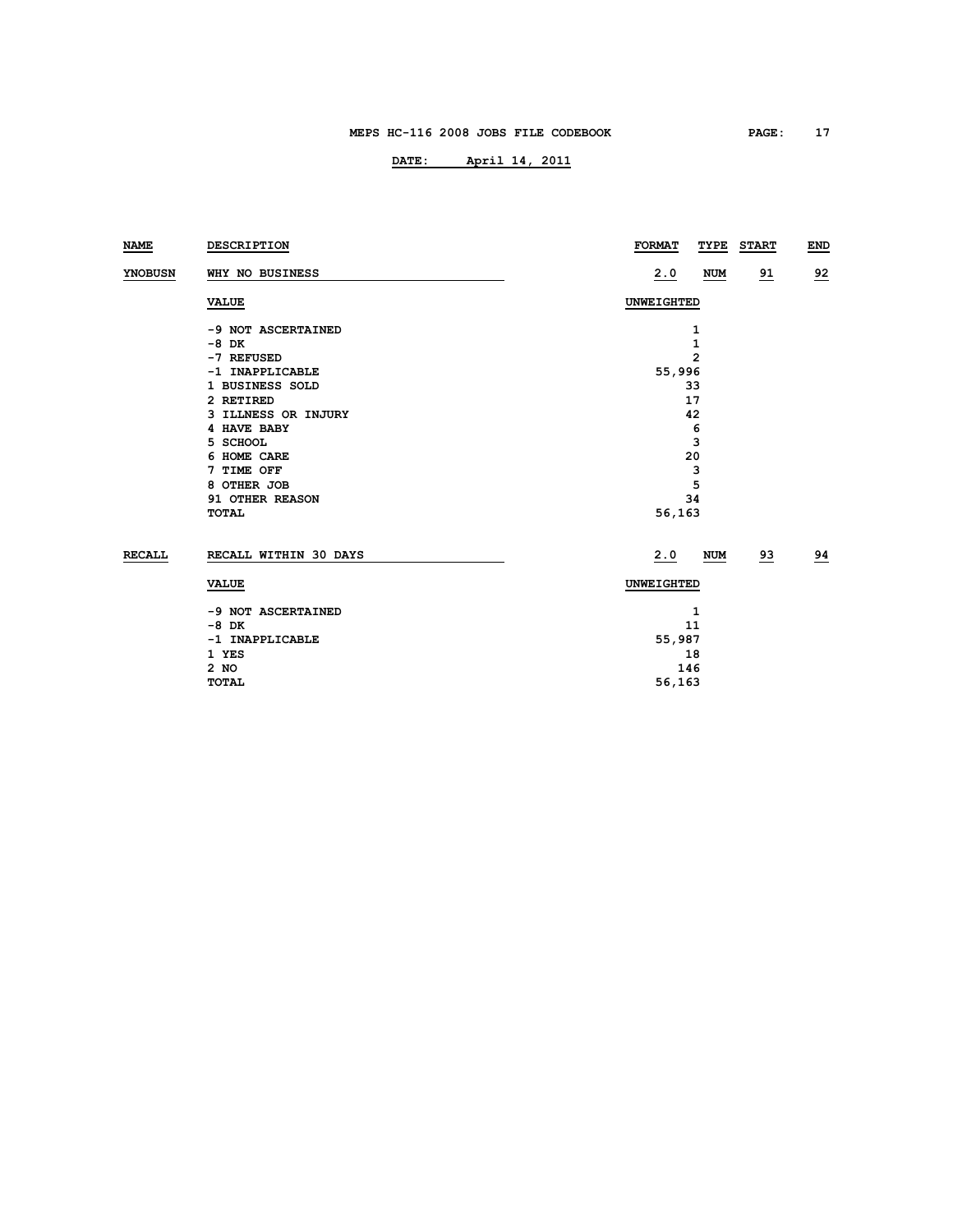| NAME            | <b>DESCRIPTION</b>                    | <b>FORMAT</b>     | TYPE       | <b>START</b> | END |
|-----------------|---------------------------------------|-------------------|------------|--------------|-----|
| <b>HRSPRWK</b>  | NUMBER OF HOURS WORKED PER WEEK       | <u>3.0</u>        | <b>NUM</b> | 95           | 97  |
|                 | <b>VALUE</b>                          | UNWEIGHTED        |            |              |     |
|                 | -9 NOT ASCERTAINED                    | 240               |            |              |     |
|                 | $-8$ DK                               | 1,279             |            |              |     |
|                 | -7 REFUSED                            | 158               |            |              |     |
|                 | -1 INAPPLICABLE                       | 3,820             |            |              |     |
|                 | $1 - 20$                              | 7,988             |            |              |     |
|                 | $21 - 30$                             | 5,006             |            |              |     |
|                 | $31 - 40$                             | 27,009            |            |              |     |
|                 | $41 - 60$                             | 9,471             |            |              |     |
|                 | $61 - 80$                             | 1,007             |            |              |     |
|                 | $81 - 120$                            |                   | 173        |              |     |
|                 | $121 - 168$                           |                   | 12         |              |     |
|                 | <b>TOTAL</b>                          | 56,163            |            |              |     |
| HRS35WK         | WORK AT LEAST 35 HOURS PER WEEK       | 2.0               | NUM        | 98           | 99  |
|                 | <b>VALUE</b>                          | <b>UNWEIGHTED</b> |            |              |     |
|                 | -9 NOT ASCERTAINED                    | 124               |            |              |     |
|                 | $-8$ DK                               | 299               |            |              |     |
|                 | -7 REFUSED                            | 86                |            |              |     |
|                 | -1 INAPPLICABLE                       |                   | 54,781     |              |     |
|                 | 1 YES                                 | 565               |            |              |     |
|                 | 2 NO                                  | 308               |            |              |     |
|                 | <b>TOTAL</b>                          | 56,163            |            |              |     |
| <b>APXHRDAY</b> | APPROXIMATE # OF HOURS WORKED PER DAY | 2.0               | <b>NUM</b> | 100          | 101 |
|                 | <b>VALUE</b>                          | <b>UNWEIGHTED</b> |            |              |     |
|                 |                                       |                   |            |              |     |
|                 | $-8$ DK                               | 2                 |            |              |     |
|                 | -1 INAPPLICABLE                       | 55,964            |            |              |     |
|                 | $2 - 24$ HRS/DAY                      | 197               |            |              |     |
|                 | <b>TOTAL</b>                          | 56,163            |            |              |     |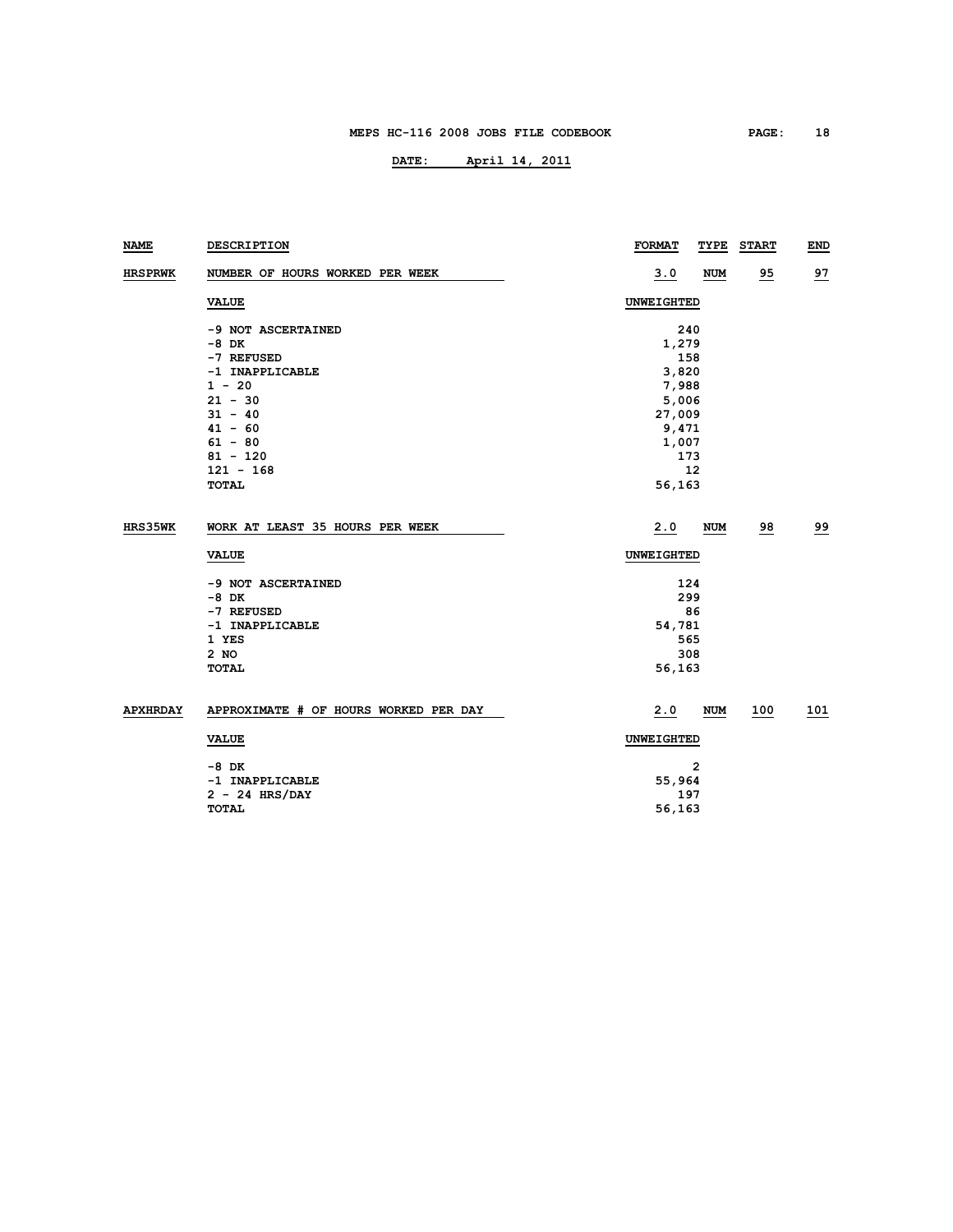| <b>NAME</b>     | DESCRIPTION                              | <b>FORMAT</b> | TYPE       | <b>START</b> | END |
|-----------------|------------------------------------------|---------------|------------|--------------|-----|
| <b>SICKPAY</b>  | DOES PERSON HAVE PAID SICK LEAVE         | 2.0           | <b>NUM</b> | 102          | 103 |
|                 | <b>VALUE</b>                             | UNWEIGHTED    |            |              |     |
|                 | -9 NOT ASCERTAINED                       |               | 57         |              |     |
|                 | $-8$ DK                                  |               | 509        |              |     |
|                 | -7 REFUSED                               |               | 32         |              |     |
|                 | -1 INAPPLICABLE                          | 43,398        |            |              |     |
|                 | 1 YES                                    | 5,781         |            |              |     |
|                 | 2 NO                                     | 6,386         |            |              |     |
|                 | TOTAL                                    | 56,163        |            |              |     |
| <b>PAYDRVST</b> | IS THERE PAID SICK LEAVE FOR DR'S VISITS | 2.0           | <b>NUM</b> | 104          | 105 |
|                 | <b>VALUE</b>                             | UNWEIGHTED    |            |              |     |
|                 | -9 NOT ASCERTAINED                       |               | 1          |              |     |
|                 | $-8$ DK                                  | 140           |            |              |     |
|                 | -1 INAPPLICABLE                          | 50,382        |            |              |     |
|                 | 1 YES                                    | 5,133         |            |              |     |
|                 | 2 NO                                     | 507           |            |              |     |
|                 | <b>TOTAL</b>                             | 56,163        |            |              |     |
| <b>PAYVACTN</b> | DOES PERSON GET PAID VACATION            | 2.0           | <b>NUM</b> | 106          | 107 |
|                 | <b>VALUE</b>                             | UNWEIGHTED    |            |              |     |
|                 | -9 NOT ASCERTAINED                       | 56            |            |              |     |
|                 | $-8$ DK                                  | 375           |            |              |     |
|                 | -7 REFUSED                               | 28            |            |              |     |
|                 | -1 INAPPLICABLE                          | 43,398        |            |              |     |
|                 | 1 YES                                    | 6,864         |            |              |     |
|                 | 2 NO                                     | 5,442         |            |              |     |
|                 | <b>TOTAL</b>                             | 56,163        |            |              |     |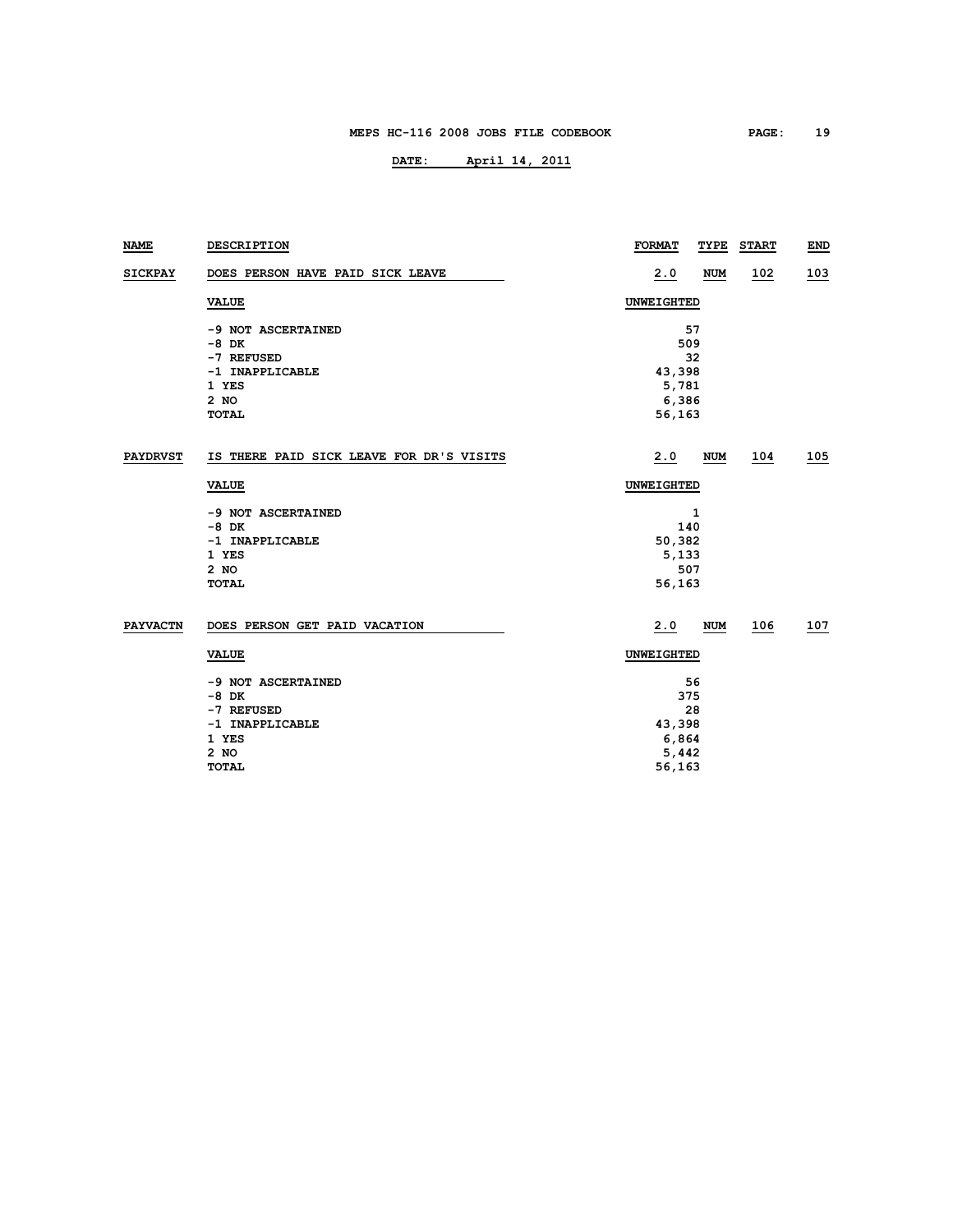| <b>NAME</b>     | DESCRIPTION                              | <b>FORMAT</b><br>TYPE | <b>START</b> | <b>END</b> |  |  |  |
|-----------------|------------------------------------------|-----------------------|--------------|------------|--|--|--|
| <b>RETIRPLN</b> | DOES PERSON HAVE PENSION/RETIREMENT PLAN | 2.0<br><b>NUM</b>     | 108          | 109        |  |  |  |
|                 | <b>VALUE</b>                             | UNWEIGHTED            |              |            |  |  |  |
|                 | -9 NOT ASCERTAINED                       | 58                    |              |            |  |  |  |
|                 | $-8$ DK                                  | 583                   |              |            |  |  |  |
|                 | -7 REFUSED                               | 40                    |              |            |  |  |  |
|                 | -1 INAPPLICABLE                          | 43,398                |              |            |  |  |  |
|                 | 1 YES                                    | 4,607                 |              |            |  |  |  |
|                 | $2$ NO                                   | 7,477                 |              |            |  |  |  |
|                 | <b>TOTAL</b>                             | 56,163                |              |            |  |  |  |
| <b>WKLYAMT</b>  | USUAL WEEKLY GROSS INCOME                | 7.2<br>NUM            | 110          | 116        |  |  |  |
|                 | <b>VALUE</b>                             | <b>UNWEIGHTED</b>     |              |            |  |  |  |
|                 | $-10$ HOURLY WAGE >= \$72.12             | 59                    |              |            |  |  |  |
|                 | -9 NOT ASCERTAINED                       | 39                    |              |            |  |  |  |
|                 | $-8$ DK                                  | 244                   |              |            |  |  |  |
|                 | -7 REFUSED                               | 73                    |              |            |  |  |  |
|                 | -1 INAPPLICABLE                          | 54,940                |              |            |  |  |  |
|                 | 0                                        | 46                    |              |            |  |  |  |
|                 | $$0.10 - $1,800.00$                      | 762                   |              |            |  |  |  |
|                 | <b>TOTAL</b>                             | 56,163                |              |            |  |  |  |
| <b>EMPLINS</b>  | HAVE HEALTH INSURANCE THRU THIS JOB      | 2.0<br>NUM            | 117          | 118        |  |  |  |
|                 | <b>VALUE</b>                             | <b>UNWEIGHTED</b>     |              |            |  |  |  |
|                 | -9 NOT ASCERTAINED                       | 81                    |              |            |  |  |  |
|                 | $-8$ DK                                  | 593                   |              |            |  |  |  |
|                 | -7 REFUSED                               | 62                    |              |            |  |  |  |
|                 | -1 INAPPLICABLE                          | 8,625                 |              |            |  |  |  |
|                 | 1 YES                                    | 21,482                |              |            |  |  |  |
|                 | 2 NO                                     | 25,320                |              |            |  |  |  |
|                 | <b>TOTAL</b>                             | 56,163                |              |            |  |  |  |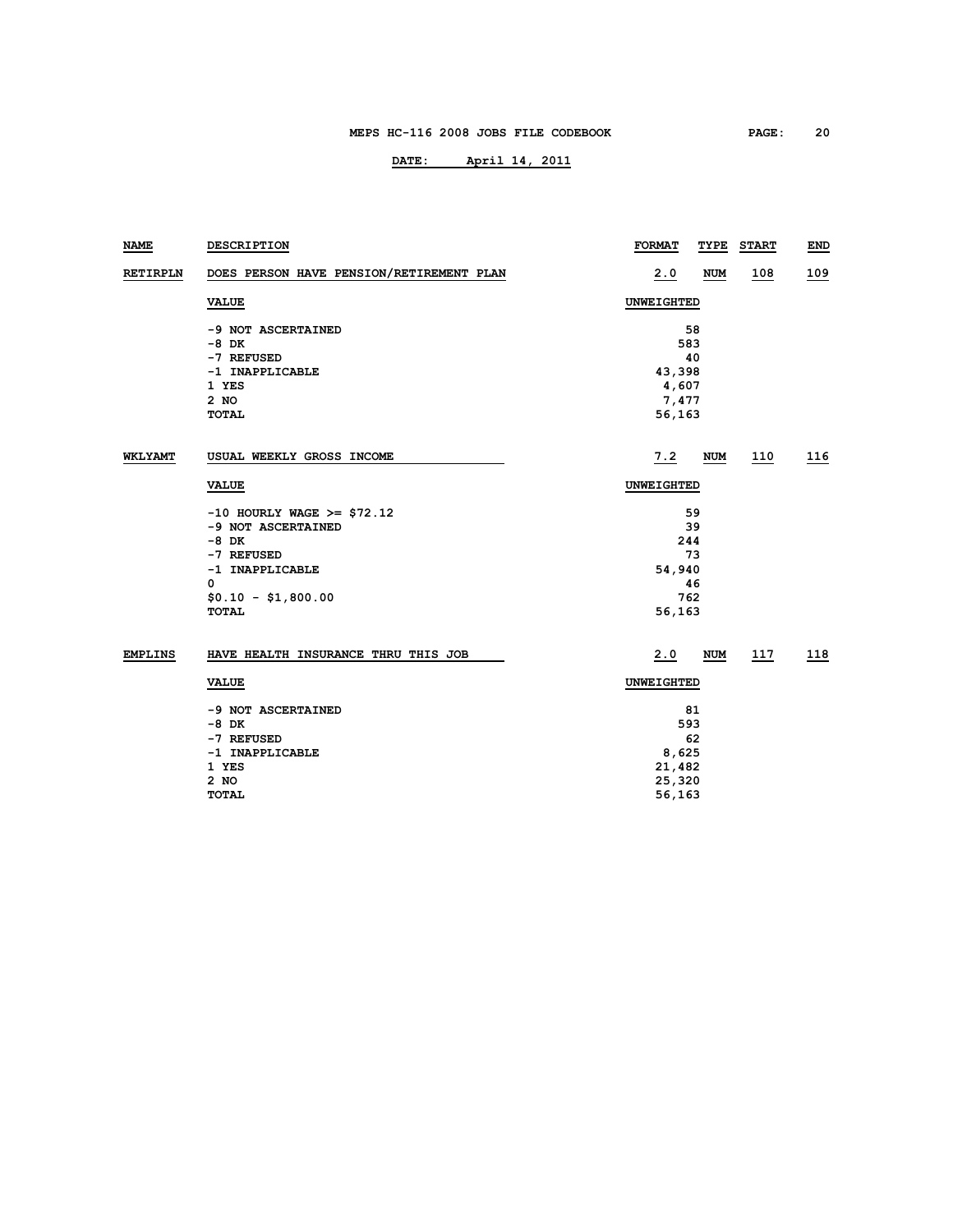| <b>NAME</b>     | DESCRIPTION                             | <b>FORMAT</b>     | TYPE       | <b>START</b> | <b>END</b> |  |
|-----------------|-----------------------------------------|-------------------|------------|--------------|------------|--|
| <b>OFFRDINS</b> | OFFERED INSURANCE BUT CHOSE NOT TO TAKE | 2.0               | <b>NUM</b> | <u>119</u>   | 120        |  |
|                 | <b>VALUE</b>                            | UNWEIGHTED        |            |              |            |  |
|                 | -9 NOT ASCERTAINED                      | 304               |            |              |            |  |
|                 | $-8$ DK                                 | 699               |            |              |            |  |
|                 | -7 REFUSED                              |                   | 27         |              |            |  |
|                 | -1 INAPPLICABLE                         | 24,109            |            |              |            |  |
|                 | 1 YES                                   | 6,745             |            |              |            |  |
|                 | 2 NO                                    | 24,279            |            |              |            |  |
|                 | <b>TOTAL</b>                            | 56,163            |            |              |            |  |
| <b>DIFFPLNS</b> | CHOICE OF DIFFERENT HEALTH INS PLANS    | 2.0               | <b>NUM</b> | 121          | 122        |  |
|                 | <b>VALUE</b>                            |                   | UNWEIGHTED |              |            |  |
|                 | -9 NOT ASCERTAINED                      |                   | 22         |              |            |  |
|                 | $-8$ DK                                 |                   | 834        |              |            |  |
|                 | -7 REFUSED                              |                   | 9          |              |            |  |
|                 | -1 INAPPLICABLE                         |                   | 47,145     |              |            |  |
|                 | 1 YES, GT ONE                           |                   | 4,106      |              |            |  |
|                 | 2 NO, ONLY ONE                          |                   | 4,047      |              |            |  |
|                 | TOTAL                                   |                   | 56,163     |              |            |  |
| INUNION         | BELONG TO LABOR UNION                   | 2.0               | <b>NUM</b> | <u>123</u>   | 124        |  |
|                 | <b>VALUE</b>                            | <b>UNWEIGHTED</b> |            |              |            |  |
|                 | -9 NOT ASCERTAINED                      |                   | 90         |              |            |  |
|                 | $-8$ DK                                 |                   | 381        |              |            |  |
|                 | -7 REFUSED                              | 50                |            |              |            |  |
|                 | -1 INAPPLICABLE                         |                   | 37,158     |              |            |  |
|                 | 1 YES                                   | 1,696             |            |              |            |  |
|                 | 2 NO                                    | 16,788            |            |              |            |  |
|                 | <b>TOTAL</b>                            | 56,163            |            |              |            |  |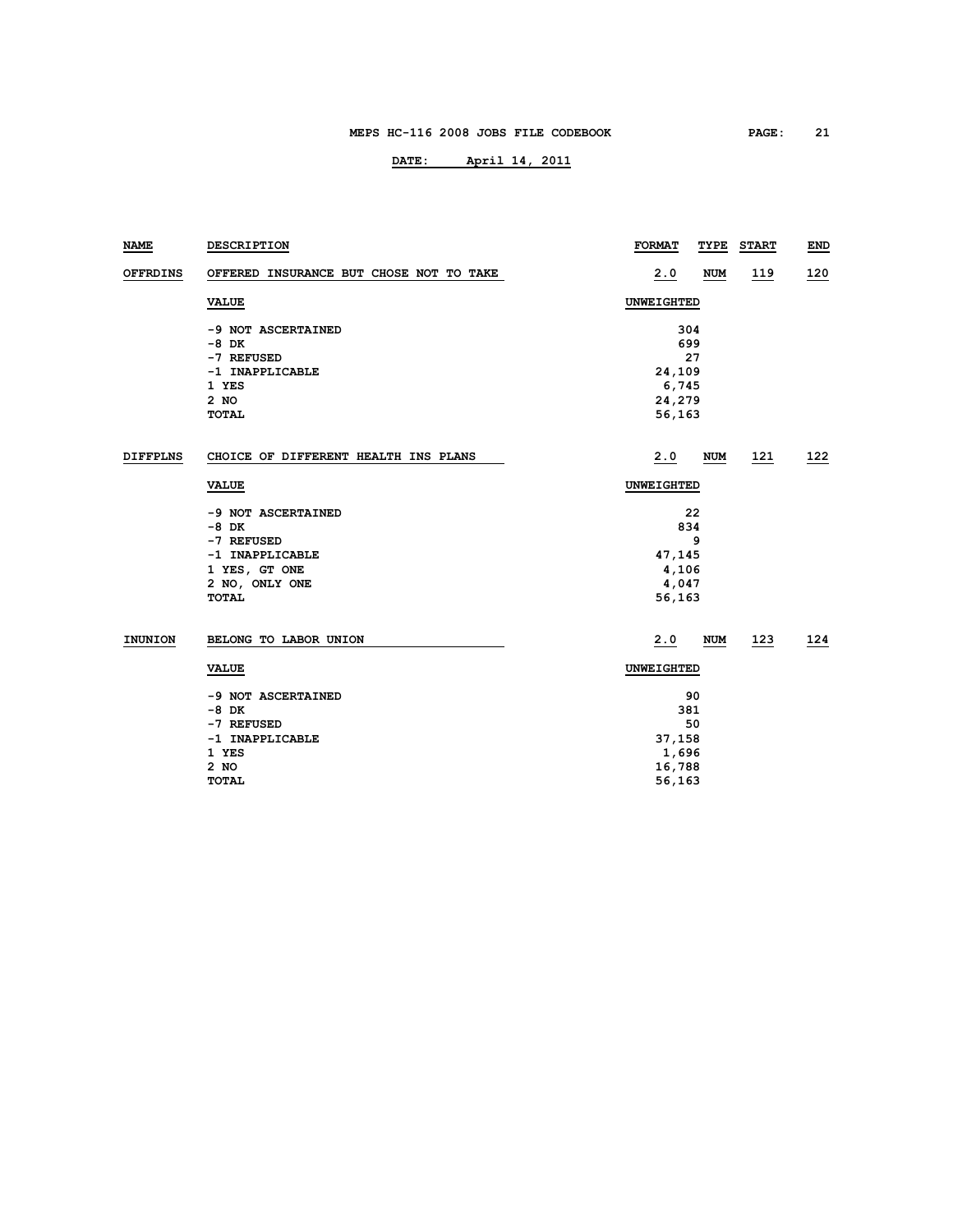| <b>NAME</b>     | <b>DESCRIPTION</b>                       | <b>FORMAT</b>     | TYPE                    | <b>START</b> | <b>END</b> |
|-----------------|------------------------------------------|-------------------|-------------------------|--------------|------------|
| <b>PROVDINS</b> | WHO PROVIDES HEALTH INSURANCE            | 2.0               | <b>NUM</b>              | <u> 125</u>  | <u>126</u> |
|                 | <b>VALUE</b>                             | <b>UNWEIGHTED</b> |                         |              |            |
|                 | -9 NOT ASCERTAINED                       |                   | 6                       |              |            |
|                 | $-8$ DK                                  | 225               |                         |              |            |
|                 | -7 REFUSED                               |                   | 4                       |              |            |
|                 | -1 INAPPLICABLE                          | 52,158            |                         |              |            |
|                 | 1 EMPLOYER                               | 2,917             |                         |              |            |
|                 | 2 UNION                                  | 577               |                         |              |            |
|                 | 3 ВОТН                                   | 276               |                         |              |            |
|                 | <b>TOTAL</b>                             | 56,163            |                         |              |            |
| <b>HHMEMBER</b> | ANY OTHER HH MEMBER WRK AT THIS BUSINESS | 2.0               | <b>NUM</b>              | 127          | 128        |
|                 | <b>VALUE</b>                             | <b>UNWEIGHTED</b> |                         |              |            |
|                 | -9 NOT ASCERTAINED                       | 23                |                         |              |            |
|                 | $-8$ DK                                  |                   | $\overline{\mathbf{2}}$ |              |            |
|                 | -7 REFUSED                               | $\overline{2}$    |                         |              |            |
|                 | -1 INAPPLICABLE                          | 54,650            |                         |              |            |
|                 | 1 YES                                    | 275               |                         |              |            |
|                 | $2$ NO                                   |                   | 1,211                   |              |            |
|                 | <b>TOTAL</b>                             | 56,163            |                         |              |            |
| <b>NUMFMEMB</b> | HOW MANY HH MEMBERS WORK THERE           | 2.0               | <b>NUM</b>              | 129          | 130        |
|                 | <b>VALUE</b>                             | <b>UNWEIGHTED</b> |                         |              |            |
|                 | $-8$ DK                                  | 1                 |                         |              |            |
|                 | -1 INAPPLICABLE                          | 55,888            |                         |              |            |
|                 | $1 - 7$                                  | 274               |                         |              |            |
|                 | TOTAL                                    | 56,163            |                         |              |            |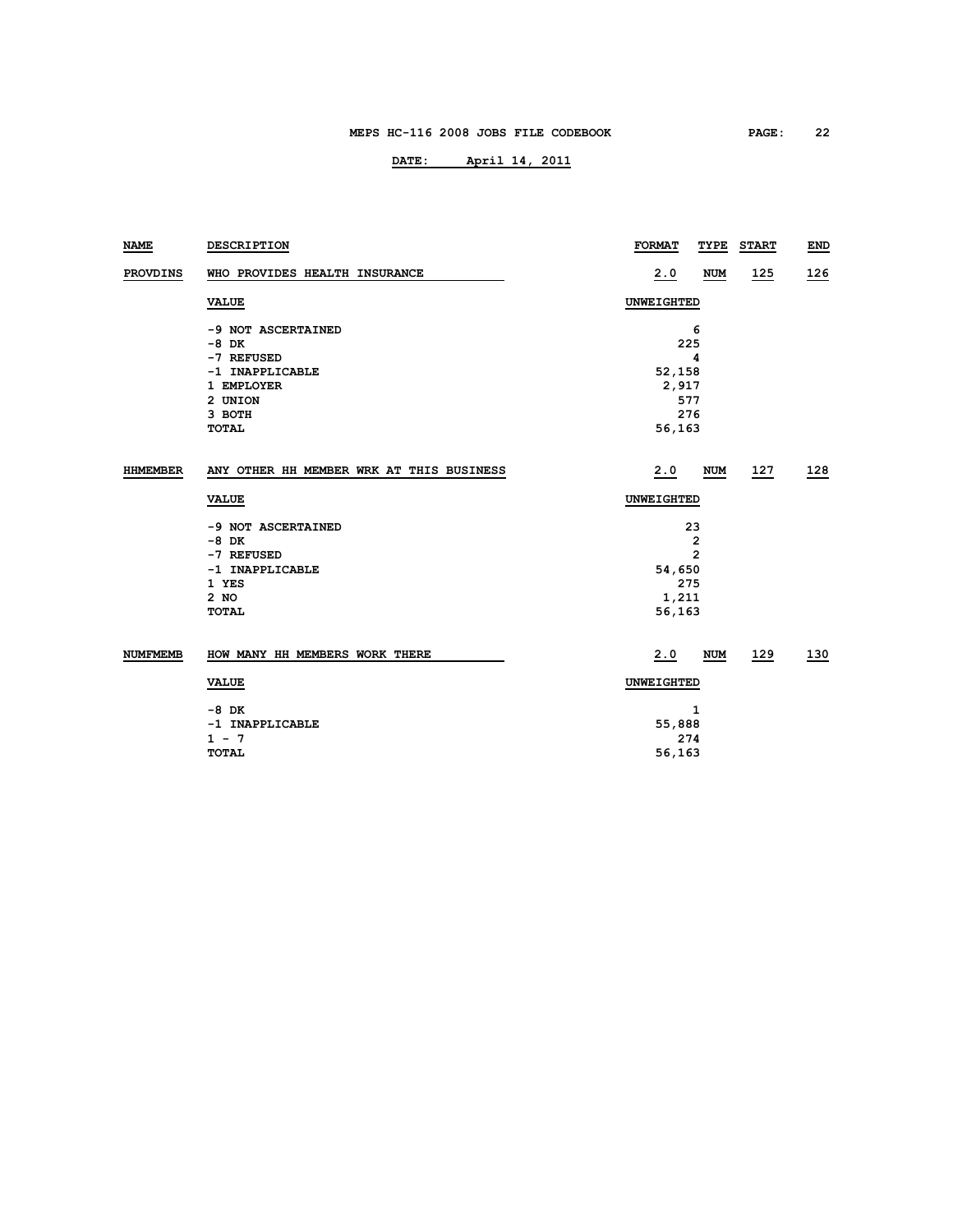| <b>NAME</b>     | DESCRIPTION                              | <b>FORMAT</b> | TYPE       | <b>START</b> | END         |
|-----------------|------------------------------------------|---------------|------------|--------------|-------------|
| <b>TOTLEMP</b>  | ESTABLISHMENT SIZE-SELF-EMPLOYED JOB     | 5.0           | <b>NUM</b> | <u> 131</u>  | <u> 135</u> |
|                 | <b>VALUE</b>                             | UNWEIGHTED    |            |              |             |
|                 | $-10$ # OF EMP >= 10,500                 |               | 3          |              |             |
|                 | -9 NOT ASCERTAINED                       |               | 9          |              |             |
|                 | $-8$ DK                                  |               | 250        |              |             |
|                 | -7 REFUSED                               |               | 8          |              |             |
|                 | -1 INAPPLICABLE                          | 49,468        |            |              |             |
|                 | 0                                        |               | 106        |              |             |
|                 | $1 - 10,000$                             | 6,319         |            |              |             |
|                 | <b>TOTAL</b>                             | 56,163        |            |              |             |
| <b>SALARIED</b> | IS PERSON SALARIED, PAID BY THE HR, ETC. | 2.0           | NUM        | 136          | 137         |
|                 | <b>VALUE</b>                             | UNWEIGHTED    |            |              |             |
|                 | -9 NOT ASCERTAINED                       | 88            |            |              |             |
|                 | -8 DK                                    | 606           |            |              |             |
|                 | -7 REFUSED                               | 346           |            |              |             |
|                 | -1 INAPPLICABLE                          | 17,215        |            |              |             |
|                 | 1 SALARIED                               | 11,224        |            |              |             |
|                 | 2 PAID BY HOUR                           | 24,901        |            |              |             |
|                 | 3 OTHER                                  | 1,783         |            |              |             |
|                 | <b>TOTAL</b>                             | 56,163        |            |              |             |
| <b>HOWPAID</b>  | HOW IS PERSON PAID                       | 2.0           | <b>NUM</b> | 138          | 139         |
|                 | <b>VALUE</b>                             | UNWEIGHTED    |            |              |             |
|                 | -8 DK                                    |               | 11         |              |             |
|                 | -1 INAPPLICABLE                          | 54,380        |            |              |             |
|                 | 1 BY THE DAY                             |               | 313        |              |             |
|                 | 2 PIECEWORK                              |               | 203        |              |             |
|                 | 3 COMMISSION                             |               | 473        |              |             |
|                 | 4 BONUS                                  |               | 3          |              |             |
|                 | 5 BY JOB/MILE                            |               | 322        |              |             |
|                 | 91 OTHER                                 |               | 458        |              |             |
|                 | TOTAL                                    | 56,163        |            |              |             |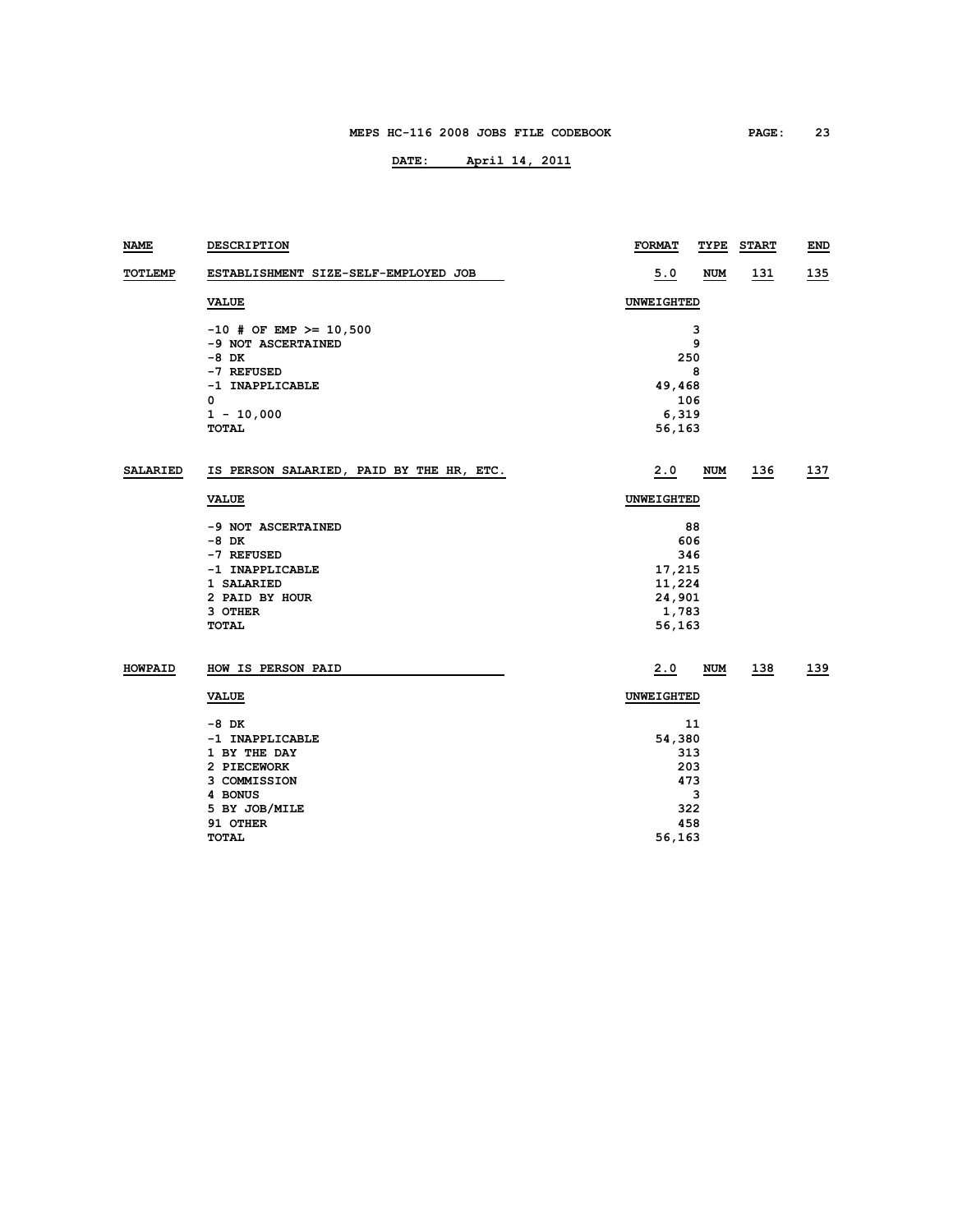| NAME           | DESCRIPTION                              | <b>FORMAT</b>     | TYPE           | <b>START</b> | END |  |
|----------------|------------------------------------------|-------------------|----------------|--------------|-----|--|
| <b>DAYWAGE</b> | PERSON'S DAILY WAGE RATE                 | 6.2               | <b>NUM</b>     | 140          | 145 |  |
|                | <b>VALUE</b>                             | <b>UNWEIGHTED</b> |                |              |     |  |
|                | $-10$ HOURLY WAGE >= \$72.12             |                   | з              |              |     |  |
|                | -9 NOT ASCERTAINED                       |                   | $\mathbf{1}$   |              |     |  |
|                | $-8$ DK                                  |                   | 18             |              |     |  |
|                | -7 REFUSED                               |                   | 6              |              |     |  |
|                | -1 INAPPLICABLE                          | 55,850            |                |              |     |  |
|                | $$7.00 - $456.00$                        | 285               |                |              |     |  |
|                | <b>TOTAL</b>                             | 56,163            |                |              |     |  |
| <b>HRSPRDY</b> | NUMBER OF HOURS PERSON WORKED IN ONE DAY | 2.0               | NUM            | 146          | 147 |  |
|                | <b>VALUE</b>                             | UNWEIGHTED        |                |              |     |  |
|                | -9 NOT ASCERTAINED                       | 1                 |                |              |     |  |
|                | $-8$ DK                                  |                   | $\overline{2}$ |              |     |  |
|                | -1 INAPPLICABLE                          | 55,875            |                |              |     |  |
|                | $2 - 4$                                  | 16                |                |              |     |  |
|                | $5 - 8$                                  | 207               |                |              |     |  |
|                | $9 - 15$                                 |                   | 61             |              |     |  |
|                | $16 - 24$                                |                   | 1              |              |     |  |
|                | <b>TOTAL</b>                             | 56,163            |                |              |     |  |
| <b>MAKEAMT</b> | HOW MUCH MONEY DOES PERSON MAKE          | 9.2               | <b>NUM</b>     | 148          | 156 |  |
|                |                                          |                   |                |              |     |  |
|                | <b>VALUE</b>                             |                   | UNWEIGHTED     |              |     |  |
|                | $-10$ HOURLY WAGE >= \$72.12             | 25                |                |              |     |  |
|                | -9 NOT ASCERTAINED                       | 3                 |                |              |     |  |
|                | $-8$ DK                                  | 147               |                |              |     |  |
|                | -7 REFUSED                               | 52                |                |              |     |  |
|                | -1 INAPPLICABLE                          | 55,180            |                |              |     |  |
|                | 0                                        |                   | 20             |              |     |  |
|                | $$0.20 - $150,000.00$                    | 736               |                |              |     |  |
|                | TOTAL                                    | 56,163            |                |              |     |  |
|                |                                          |                   |                |              |     |  |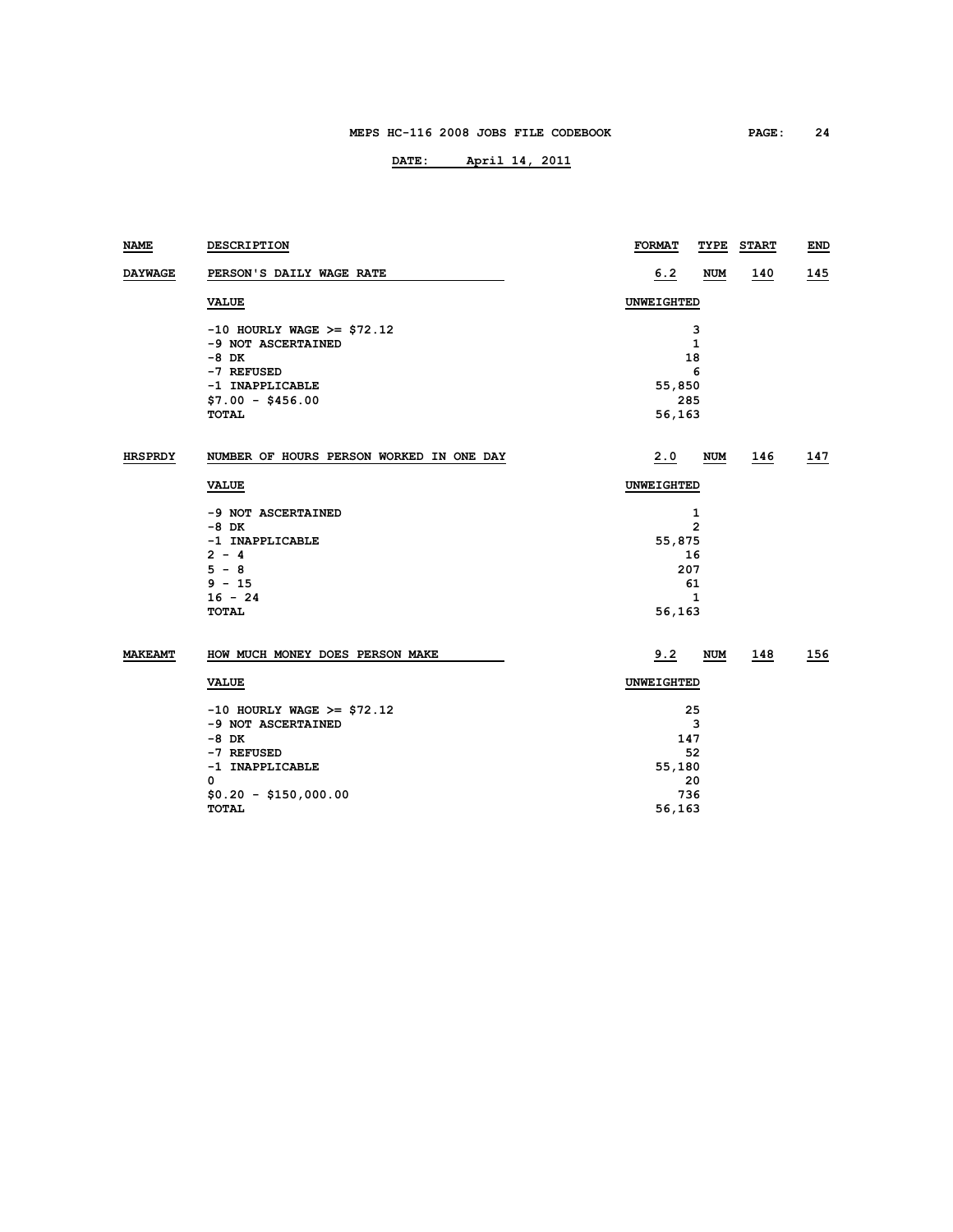| NAME          | <b>DESCRIPTION</b>                       | <b>FORMAT</b> | TYPE         | <b>START</b> | END |  |
|---------------|------------------------------------------|---------------|--------------|--------------|-----|--|
| PERUNIT       | PERIOD FOR WHICH PERSON IS PAID          | 2.0           | NUM          | <u>157</u>   | 158 |  |
|               | <b>VALUE</b>                             | UNWEIGHTED    |              |              |     |  |
|               | -9 NOT ASCERTAINED                       |               | з            |              |     |  |
|               | -8 DK                                    |               | 3            |              |     |  |
|               | -1 INAPPLICABLE                          | 55,382        |              |              |     |  |
|               | 1 PER HOUR                               |               | 38           |              |     |  |
|               | 2 PER DAY                                |               | 46           |              |     |  |
|               | 3 PER WEEK                               | 312           |              |              |     |  |
|               | 4 PER TWO WKS                            |               | 48           |              |     |  |
|               | 5 PER MONTH                              | 110           |              |              |     |  |
|               | 6 PER YEAR                               |               | 97           |              |     |  |
|               | 91 OTHER                                 | 124           |              |              |     |  |
|               | <b>TOTAL</b>                             | 56,163        |              |              |     |  |
| MORE10        | PERSON MAKES MORE OR LESS THAN \$10/HOUR | 2.0           | NUM          | 159          | 160 |  |
|               | <b>VALUE</b>                             | UNWEIGHTED    |              |              |     |  |
|               | -9 NOT ASCERTAINED                       | 103           |              |              |     |  |
|               | -8 DK                                    | 1,037         |              |              |     |  |
|               | -7 REFUSED                               | 793           |              |              |     |  |
|               | -1 INAPPLICABLE                          | 49,843        |              |              |     |  |
|               | 1 GE \$10                                | 3,511         |              |              |     |  |
|               | 2 LT \$10                                | 876           |              |              |     |  |
|               | TOTAL                                    | 56,163        |              |              |     |  |
| <b>MORE15</b> | PERSON MAKES MORE OR LESS THAN \$15/HOUR | 2.0           | NUM          | 161          | 162 |  |
|               | <b>VALUE</b>                             | UNWEIGHTED    |              |              |     |  |
|               | -9 NOT ASCERTAINED                       |               | $\mathbf{2}$ |              |     |  |
|               | -8 DK                                    | 403           |              |              |     |  |
|               | -7 REFUSED                               | 176           |              |              |     |  |
|               | -1 INAPPLICABLE                          | 52,652        |              |              |     |  |
|               | 1 GE \$15                                | 2,189         |              |              |     |  |
|               | 2 LT \$15                                | 741           |              |              |     |  |
|               | TOTAL                                    | 56,163        |              |              |     |  |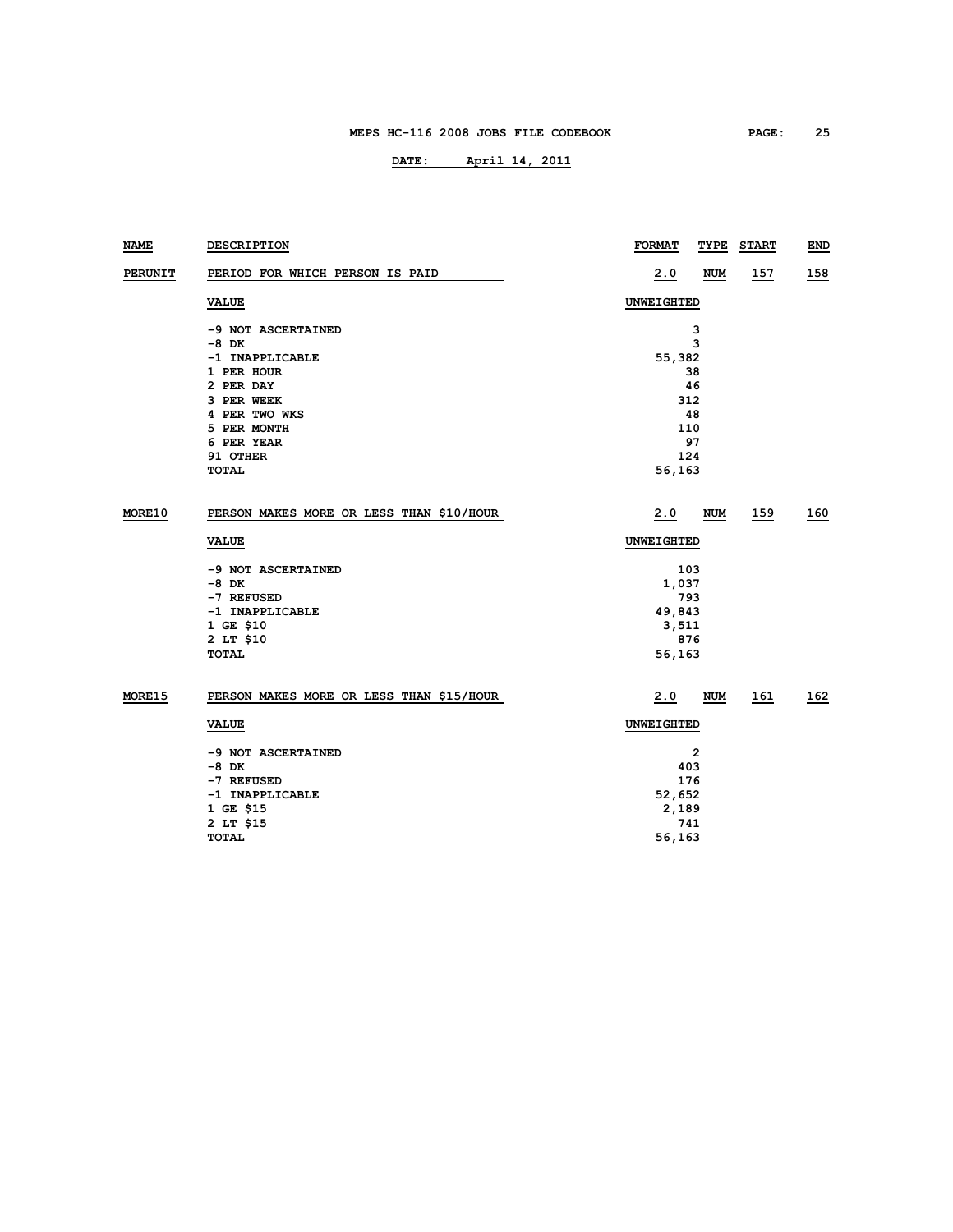| <b>NAME</b>     | DESCRIPTION                              | <b>FORMAT</b> | TYPE       | <b>START</b> | END        |  |
|-----------------|------------------------------------------|---------------|------------|--------------|------------|--|
| MOREMINM        | PERSON MAKES MORE OR LESS THAN MIN. WAGE | 2.0           | <b>NUM</b> | <u> 163</u>  | <u>164</u> |  |
|                 | <b>VALUE</b>                             | UNWEIGHTED    |            |              |            |  |
|                 | -8 DK                                    | 94            |            |              |            |  |
|                 | -7 REFUSED                               | 11            |            |              |            |  |
|                 | -1 INAPPLICABLE                          | 55,287        |            |              |            |  |
|                 | 1 GE MINIMUM WAGE                        | 702           |            |              |            |  |
|                 | 2 LT MINIMUM WAGE                        | 69            |            |              |            |  |
|                 | <b>TOTAL</b>                             | 56,163        |            |              |            |  |
| <b>OVRTIMHR</b> | OVERTIME PAY RATE PER HOUR               | 6.2           | NUM        | 165          | 170        |  |
|                 |                                          |               |            |              |            |  |
|                 | <b>VALUE</b>                             | UNWEIGHTED    |            |              |            |  |
|                 | -9 NOT ASCERTAINED                       | 17            |            |              |            |  |
|                 | $-8$ DK                                  | 287           |            |              |            |  |
|                 | -7 REFUSED                               | 6             |            |              |            |  |
|                 | -1 INAPPLICABLE                          | 55,346        |            |              |            |  |
|                 | $\mathbf 0$                              | 381           |            |              |            |  |
|                 | $$0.40 - $500.00$                        | 126           |            |              |            |  |
|                 | <b>TOTAL</b>                             | 56,163        |            |              |            |  |
| <b>GROSSPAY</b> | PERSON'S SALARY BEFORE TAXES (GROSS)     | 9.2           | NUM        | <u> 171</u>  | <u>179</u> |  |
|                 | <b>VALUE</b>                             | UNWEIGHTED    |            |              |            |  |
|                 | $-10$ HOURLY WAGE >= \$72.12             | 310           |            |              |            |  |
|                 | -9 NOT ASCERTAINED                       | 6             |            |              |            |  |
|                 | $-8$ DK                                  | 833           |            |              |            |  |
|                 | -7 REFUSED                               | 1,008         |            |              |            |  |
|                 | -1 INAPPLICABLE                          | 44,939        |            |              |            |  |
|                 | 0                                        | 7             |            |              |            |  |
|                 | $$6.25 - $185,000.00$                    | 9,060         |            |              |            |  |
|                 | <b>TOTAL</b>                             | 56,163        |            |              |            |  |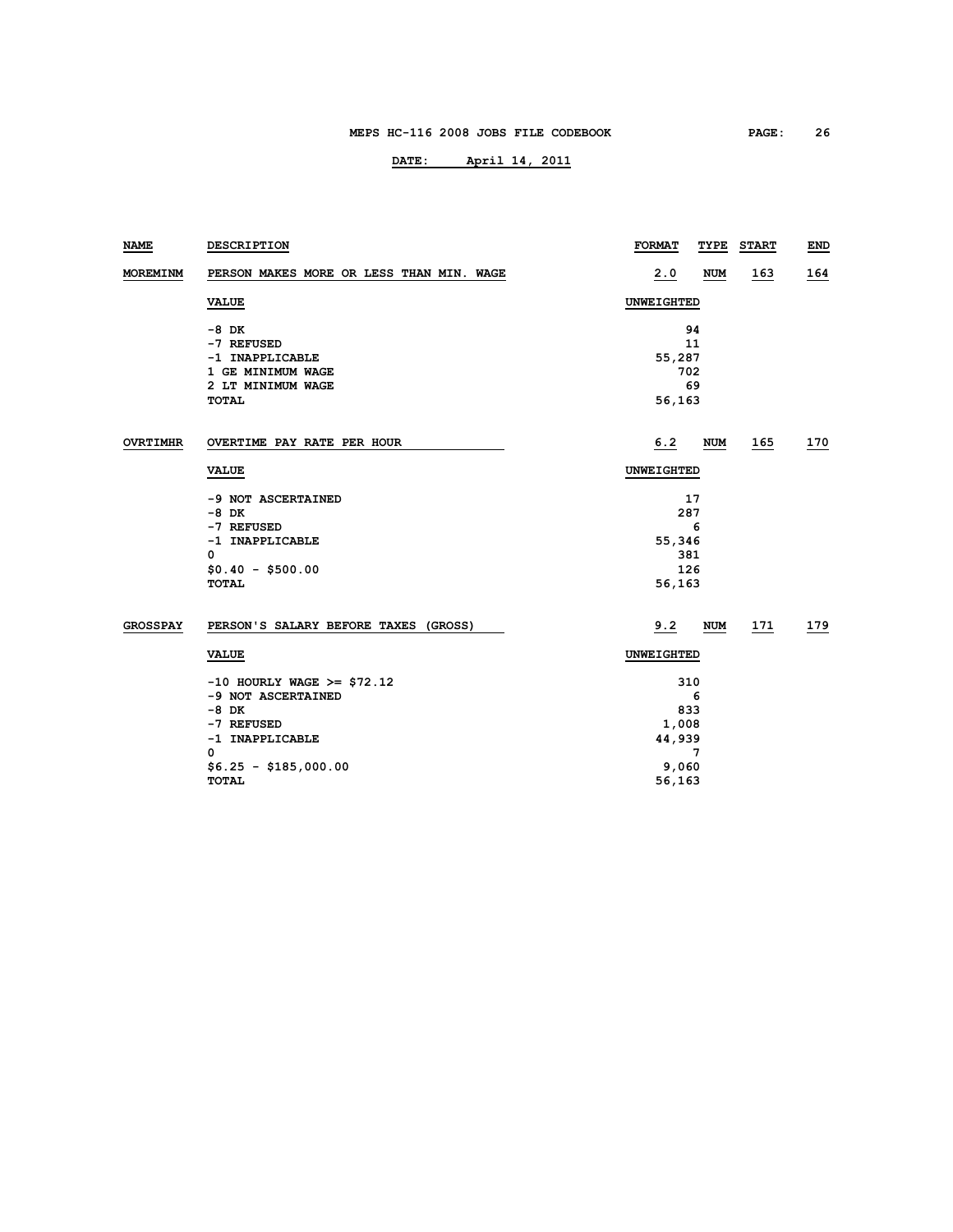| NAME            | DESCRIPTION                              | <b>FORMAT</b>     | TYPE       | <b>START</b> | <b>END</b> |
|-----------------|------------------------------------------|-------------------|------------|--------------|------------|
| <b>GROSSPER</b> | PERIOD IN WHICH GROSS SALARY WAS EARNED  | 2.0               | <b>NUM</b> | 180          | 181        |
|                 | <b>VALUE</b>                             | <b>UNWEIGHTED</b> |            |              |            |
|                 | -8 DK                                    |                   | 4          |              |            |
|                 | -1 INAPPLICABLE                          | 46,781            |            |              |            |
|                 | 1 PER YEAR                               | 7,134             |            |              |            |
|                 | 2 PER MONTH                              | 940               |            |              |            |
|                 | 3 PER TWO WKS                            | 469               |            |              |            |
|                 | 4 PER WEEK                               | 729               |            |              |            |
|                 | 91 OTHER                                 | 106               |            |              |            |
|                 | <b>TOTAL</b>                             | 56,163            |            |              |            |
| <b>SALRYWKS</b> | NUMBER OF WEEKS PER YEAR SALARY IS BASED | 2.0               | <b>NUM</b> | 182          | 183        |
|                 | VALUE                                    | <b>UNWEIGHTED</b> |            |              |            |
|                 | -9 NOT ASCERTAINED                       |                   | 7          |              |            |
|                 | -8 DK                                    |                   | 38         |              |            |
|                 |                                          |                   | 2          |              |            |
|                 | -7 REFUSED                               |                   |            |              |            |
|                 | -1 INAPPLICABLE<br>$6 - 52$ WKS          | 49,026            |            |              |            |
|                 | <b>TOTAL</b>                             | 7,090             |            |              |            |
|                 |                                          | 56,163            |            |              |            |
| OTHRTYPE        | TYPE OF OVERTIME PAY                     | 2.0               | <b>NUM</b> | 184          | 185        |
|                 | <b>VALUE</b>                             | <b>UNWEIGHTED</b> |            |              |            |
|                 | -9 NOT ASCERTAINED                       |                   | 21         |              |            |
|                 | -8 DK                                    | 238               |            |              |            |
|                 | -7 REFUSED                               | 1                 |            |              |            |
|                 | -1 INAPPLICABLE                          | 34,680            |            |              |            |
|                 | 1 DOES NOT WORK OVERTIME                 | 9,179             |            |              |            |
|                 | 2 STRAIGHT TIME                          | 1,560             |            |              |            |
|                 | 3 TIME AND A HALF                        | 10,164            |            |              |            |
|                 | 4 COMP TIME                              |                   | 85         |              |            |
|                 | 5 EXACT AMOUNT                           |                   | 84         |              |            |
|                 | 91 OTHER                                 | 151               |            |              |            |
|                 | <b>TOTAL</b>                             | 56,163            |            |              |            |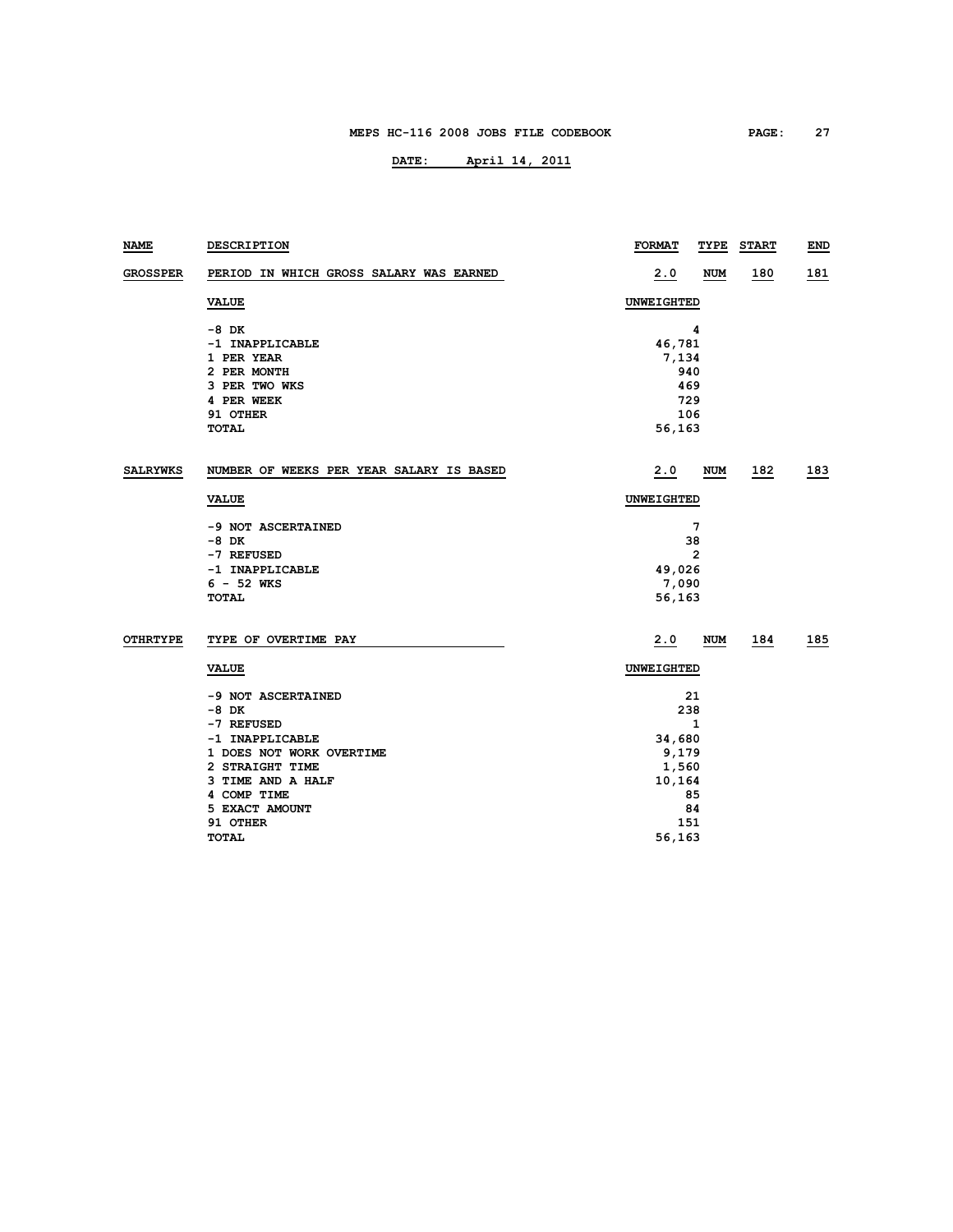| <b>NAME</b>     | DESCRIPTION                 | <b>FORMAT</b><br>TYPE | <b>START</b> | <b>END</b> |  |  |  |
|-----------------|-----------------------------|-----------------------|--------------|------------|--|--|--|
| <b>EARNTIPS</b> | DOES PERSON EARN TIPS       | 2.0<br><b>NUM</b>     | 186          | 187        |  |  |  |
|                 | <b>VALUE</b>                | UNWEIGHTED            |              |            |  |  |  |
|                 | -9 NOT ASCERTAINED          | 109                   |              |            |  |  |  |
|                 | $-8$ DK                     | 428                   |              |            |  |  |  |
|                 | -7 REFUSED                  | 219                   |              |            |  |  |  |
|                 | -1 INAPPLICABLE             | 17,216                |              |            |  |  |  |
|                 | 1 YES                       | 1,662                 |              |            |  |  |  |
|                 | 2 NO                        | 36,529                |              |            |  |  |  |
|                 | <b>TOTAL</b>                | 56,163                |              |            |  |  |  |
| <b>EARNBONS</b> | DOES PERSON EARN BONUSES    | 2.0<br><b>NUM</b>     | 188          | <u>189</u> |  |  |  |
|                 | <b>VALUE</b>                | UNWEIGHTED            |              |            |  |  |  |
|                 | -9 NOT ASCERTAINED          | 111                   |              |            |  |  |  |
|                 | $-8$ DK                     | 738                   |              |            |  |  |  |
|                 | -7 REFUSED                  | 243                   |              |            |  |  |  |
|                 | -1 INAPPLICABLE             | 17,216                |              |            |  |  |  |
|                 | 1 YES                       | 6,933                 |              |            |  |  |  |
|                 | $2$ NO                      | 30,922                |              |            |  |  |  |
|                 | <b>TOTAL</b>                | 56,163                |              |            |  |  |  |
| <b>EARNCOMM</b> | DOES PERSON EARN COMMISSION | 2.0<br><b>NUM</b>     | 190          | 191        |  |  |  |
|                 | <b>VALUE</b>                | UNWEIGHTED            |              |            |  |  |  |
|                 | -9 NOT ASCERTAINED          | 111                   |              |            |  |  |  |
|                 | $-8$ DK                     | 635                   |              |            |  |  |  |
|                 | -7 REFUSED                  | 237                   |              |            |  |  |  |
|                 | -1 INAPPLICABLE             | 17,216                |              |            |  |  |  |
|                 | 1 YES                       | 1,466                 |              |            |  |  |  |
|                 | 2 NO                        | 36,498                |              |            |  |  |  |
|                 | <b>TOTAL</b>                | 56,163                |              |            |  |  |  |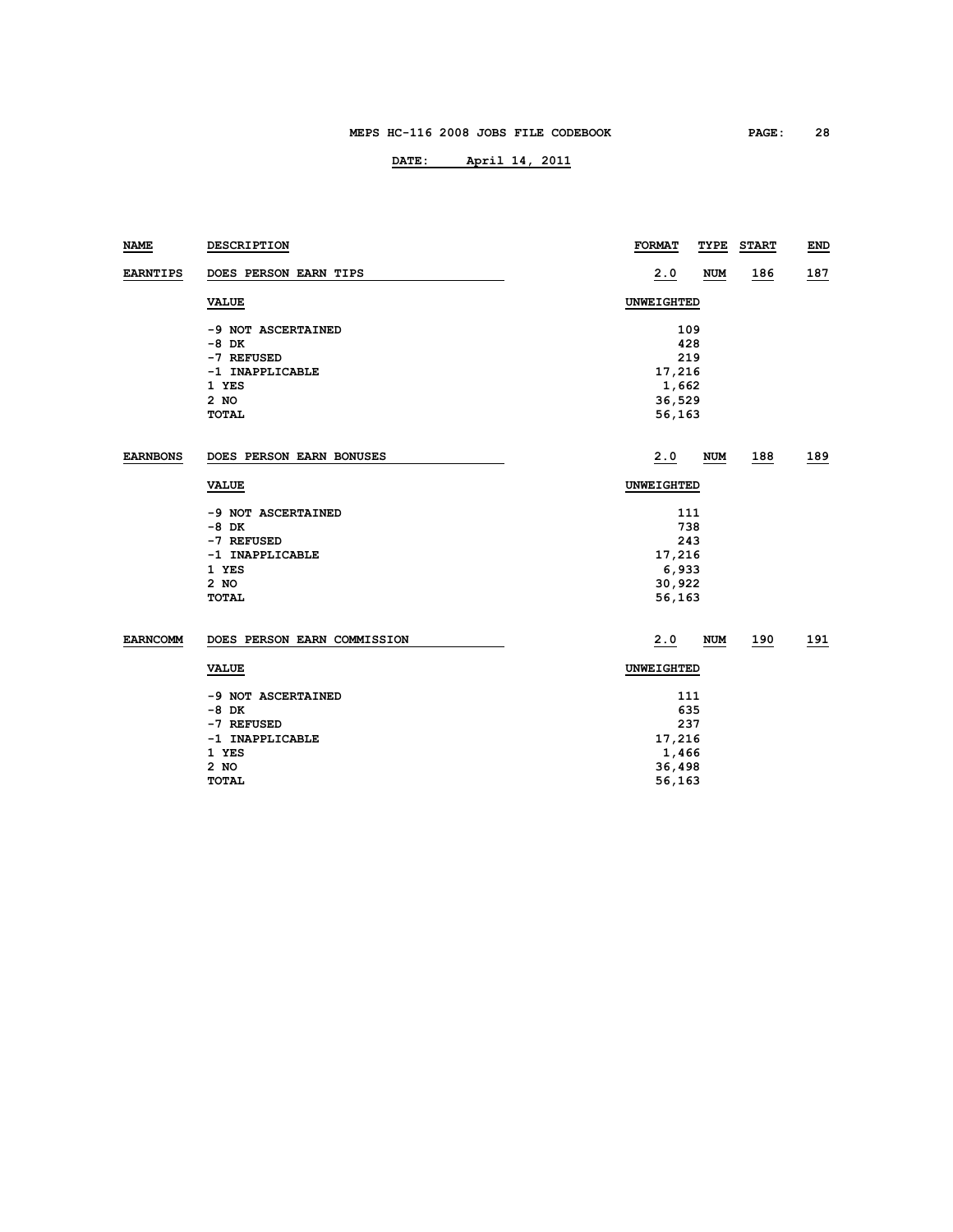| NAME            | DESCRIPTION                            | <b>FORMAT</b> | TYPE           | <b>START</b> | END        |  |
|-----------------|----------------------------------------|---------------|----------------|--------------|------------|--|
| <b>OTHRWAGE</b> | OVERTIME PAY RATE PER HOUR             | 5.2           | <b>NUM</b>     | <u> 192</u>  | <u>196</u> |  |
|                 | <b>VALUE</b>                           | UNWEIGHTED    |                |              |            |  |
|                 | $-8$ DK                                |               | $\overline{2}$ |              |            |  |
|                 | -1 INAPPLICABLE                        | 56,079        |                |              |            |  |
|                 | $$4.22 - $68.00$                       |               | 82             |              |            |  |
|                 | <b>TOTAL</b>                           | 56,163        |                |              |            |  |
| TIPSUNIT        | PERIOD WHICH TIP EARNINGS ARE BASED ON | 2.0           | <b>NUM</b>     | 197          | <u>198</u> |  |
|                 | <b>VALUE</b>                           |               | UNWEIGHTED     |              |            |  |
|                 | -1 INAPPLICABLE                        | 54,956        |                |              |            |  |
|                 | 1 PER HOUR                             | 42            |                |              |            |  |
|                 | 2 PER DAY                              | 377           |                |              |            |  |
|                 | 3 PER WEEK                             | 555           |                |              |            |  |
|                 | 4 PER TWO WKS                          | 30            |                |              |            |  |
|                 | 5 PER MONTH                            | 100           |                |              |            |  |
|                 | 6 PER YEAR                             |               | 43             |              |            |  |
|                 | 91 OTHER                               |               | 60             |              |            |  |
|                 | <b>TOTAL</b>                           | 56,163        |                |              |            |  |
| TIPSAMT         | HOW MUCH ARE PERSON'S TIPS             | 8.2           | NUM            | 199          | 206        |  |
|                 | <b>VALUE</b>                           | UNWEIGHTED    |                |              |            |  |
|                 | $-10$ HOURLY WAGE >= \$72.12           | 10            |                |              |            |  |
|                 | -9 NOT ASCERTAINED                     | $\mathbf{1}$  |                |              |            |  |
|                 | $-8$ DK                                | 413           |                |              |            |  |
|                 | -7 REFUSED                             | 41            |                |              |            |  |
|                 | -1 INAPPLICABLE                        | 54,501        |                |              |            |  |
|                 | 0                                      |               | 2              |              |            |  |
|                 | $$0.50 - $80,000.00$                   | 1,195         |                |              |            |  |
|                 | <b>TOTAL</b>                           | 56,163        |                |              |            |  |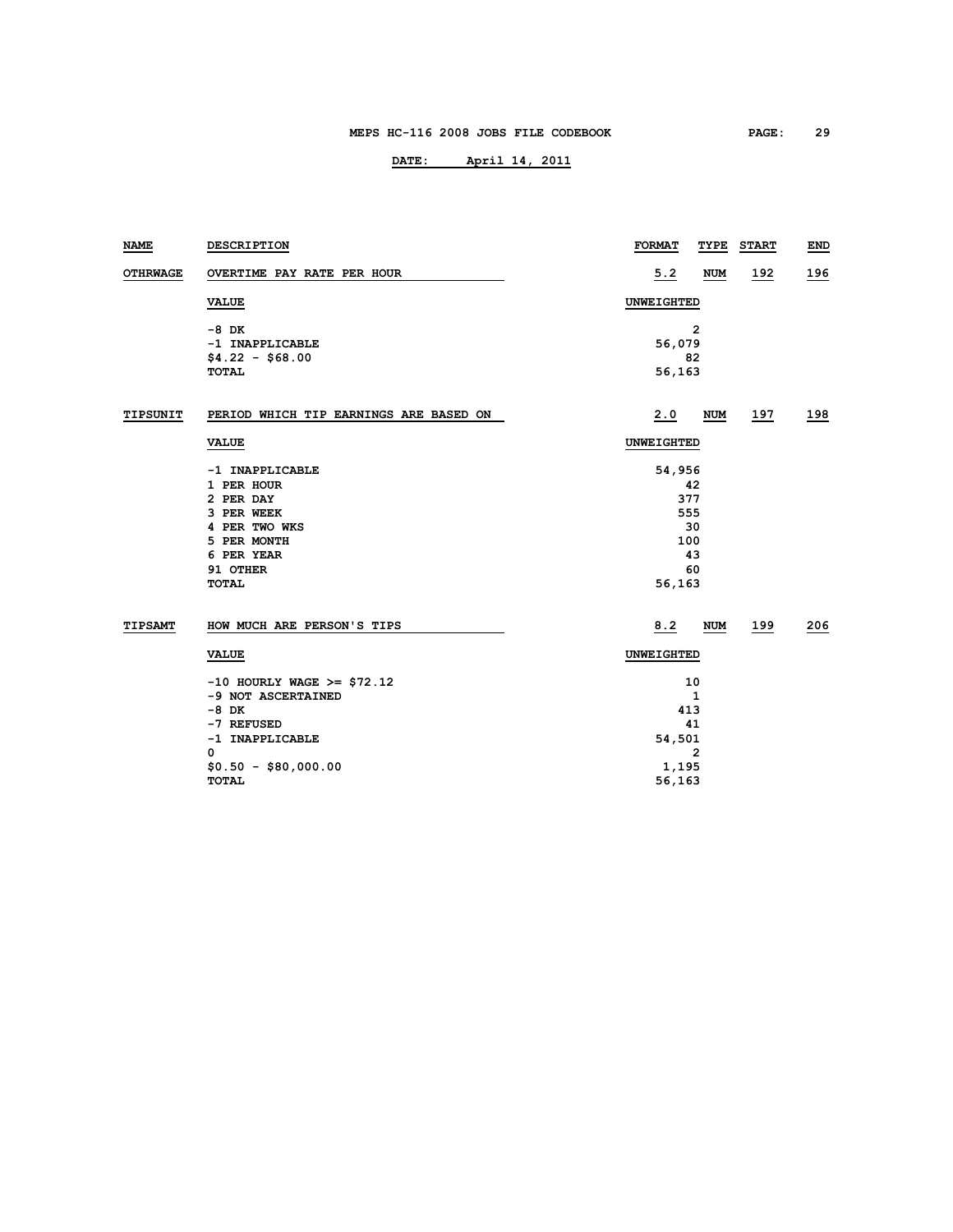| NAME            | <b>DESCRIPTION</b>                    | <b>FORMAT</b>     | TYPE | <b>START</b> | <b>END</b> |
|-----------------|---------------------------------------|-------------------|------|--------------|------------|
| <b>BONSUNIT</b> | PERIOD WHICH BONUSES ARE BASED ON     | 2.0               | NUM  | 207          | 208        |
|                 | <b>VALUE</b>                          | <b>UNWEIGHTED</b> |      |              |            |
|                 | -9 NOT ASCERTAINED                    |                   | 1    |              |            |
|                 | -8 DK                                 |                   | 11   |              |            |
|                 | -1 INAPPLICABLE                       | 50,888            |      |              |            |
|                 | 1 PER HOUR                            |                   | 25   |              |            |
|                 | 2 PER DAY                             |                   | 18   |              |            |
|                 | 3 PER WEEK                            | 101               |      |              |            |
|                 | 4 PER TWO WKS                         |                   | 59   |              |            |
|                 | 5 PER MONTH                           |                   | 395  |              |            |
|                 | 6 PER YEAR                            | 3,761             |      |              |            |
|                 | 91 OTHER                              |                   | 904  |              |            |
|                 | TOTAL                                 | 56,163            |      |              |            |
| <b>BONSAMT</b>  | HOW MUCH ARE PERSON'S BONUSES         | 9.2               | NUM  | 209          | 217        |
|                 | <b>VALUE</b>                          | <b>UNWEIGHTED</b> |      |              |            |
|                 | $-10$ HOURLY WAGE >= \$72.12          |                   | 153  |              |            |
|                 | -9 NOT ASCERTAINED                    |                   | 5    |              |            |
|                 | -8 DK                                 | 1,314             |      |              |            |
|                 | -7 REFUSED                            |                   | 339  |              |            |
|                 | -1 INAPPLICABLE                       | 49,230            |      |              |            |
|                 | 0                                     |                   | 38   |              |            |
|                 | $$0.50 - $110,000.00$                 | 5,084             |      |              |            |
|                 | TOTAL                                 | 56,163            |      |              |            |
| COMMUNIT        | PERIOD WHICH COMMISSIONS ARE BASED ON | 2.0               | NUM  | 218          | 219        |
|                 | <b>VALUE</b>                          | UNWEIGHTED        |      |              |            |
|                 | -1 INAPPLICABLE                       | 55,237            |      |              |            |
|                 | 1 PER HOUR                            | 12                |      |              |            |
|                 | 2 PER DAY                             | 34                |      |              |            |
|                 | 3 PER WEEK                            |                   | 183  |              |            |
|                 | 4 PER TWO WKS                         |                   | 52   |              |            |
|                 | 5 PER MONTH                           |                   | 314  |              |            |
|                 | 6 PER YEAR                            |                   | 236  |              |            |
|                 | 91 OTHER                              |                   | 95   |              |            |
|                 | <b>TOTAL</b>                          | 56,163            |      |              |            |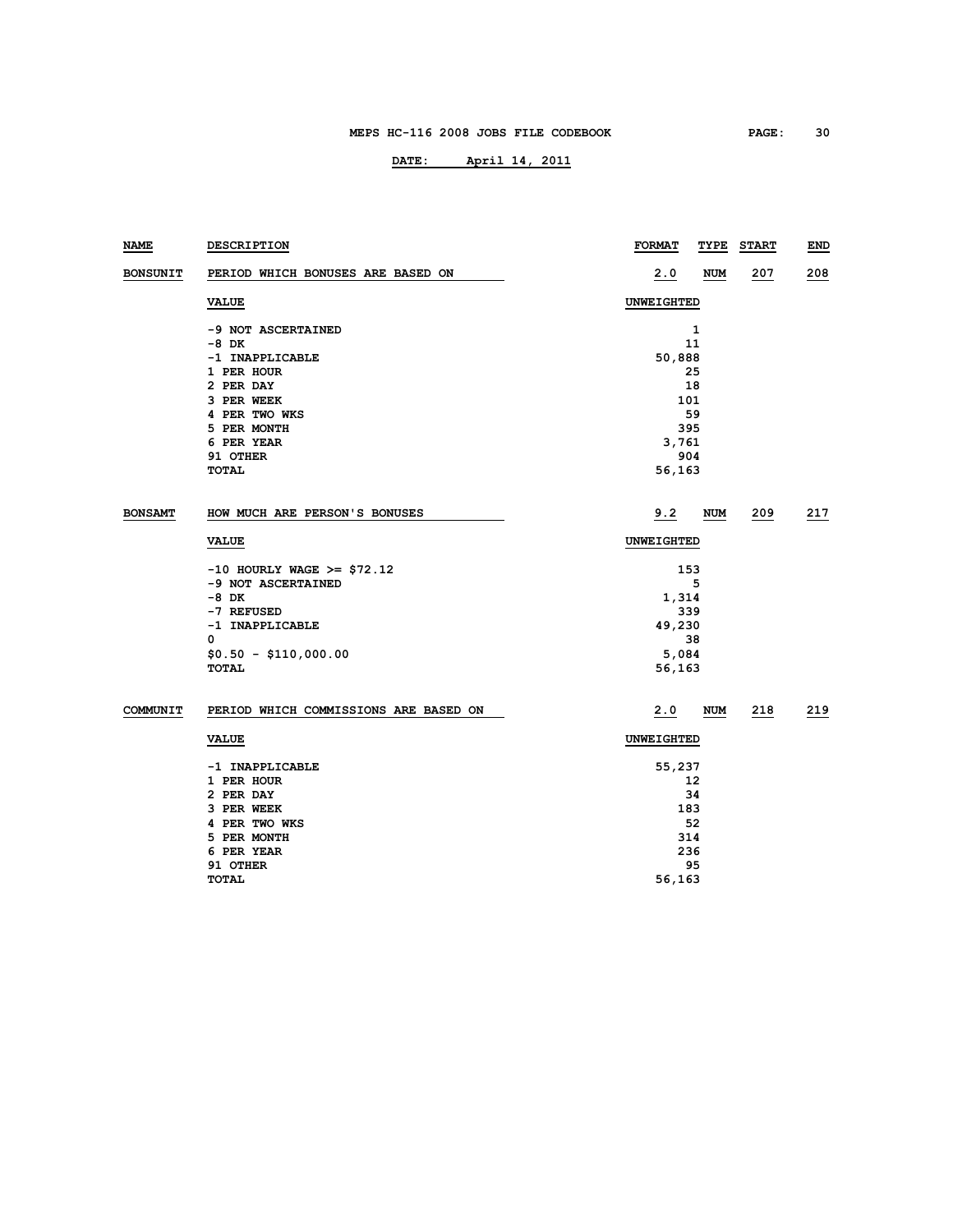| NAME            | <b>DESCRIPTION</b>                      | <b>FORMAT</b><br>TYPE | <b>START</b> | END |  |
|-----------------|-----------------------------------------|-----------------------|--------------|-----|--|
| <b>COMMAMT</b>  | HOW MUCH ARE PERSON'S COMMISSIONS       | 9.2<br><b>NUM</b>     | 220          | 228 |  |
|                 | <b>VALUE</b>                            | UNWEIGHTED            |              |     |  |
|                 | $-10$ HOURLY WAGE >= \$72.12            | 21                    |              |     |  |
|                 | -9 NOT ASCERTAINED                      | 3                     |              |     |  |
|                 | $-8$ DK                                 | 441                   |              |     |  |
|                 | -7 REFUSED                              | 96                    |              |     |  |
|                 | -1 INAPPLICABLE                         | 54,697                |              |     |  |
|                 | 0                                       | 17                    |              |     |  |
|                 | $$1.10 - $120,000.00$                   | 888                   |              |     |  |
|                 | <b>TOTAL</b>                            | 56,163                |              |     |  |
| <b>HRLYWAGE</b> | HOW MUCH PERSON MAKES PER HOUR          | 6.2<br>NUM            | 229          | 234 |  |
|                 | <b>VALUE</b>                            | UNWEIGHTED            |              |     |  |
|                 | $-10$ HOURLY WAGE >= \$72.12            | 84                    |              |     |  |
|                 | -9 NOT ASCERTAINED                      | 100                   |              |     |  |
|                 | -8 DK                                   | 3,916                 |              |     |  |
|                 | -7 REFUSED                              | 970                   |              |     |  |
|                 | -1 INAPPLICABLE                         | 29,550                |              |     |  |
|                 | 0                                       | 2                     |              |     |  |
|                 | $$0.15 - $70.00$                        | 21,541                |              |     |  |
|                 | TOTAL                                   | 56,163                |              |     |  |
| <b>JOBHASHI</b> | DOES PERSON HAVE HEALTH INS AT THIS JOB | 2.0<br><b>NUM</b>     | 235          | 236 |  |
|                 | <b>VALUE</b>                            | <b>UNWEIGHTED</b>     |              |     |  |
|                 | -9 NOT ASCERTAINED                      | 56                    |              |     |  |
|                 | -8 DK                                   | 92                    |              |     |  |
|                 | -7 REFUSED                              | 11                    |              |     |  |
|                 | -1 INAPPLICABLE                         | 46,943                |              |     |  |
|                 | 1 YES                                   | 1,736                 |              |     |  |
|                 | 2 NO                                    | 7,325                 |              |     |  |
|                 | <b>TOTAL</b>                            | 56,163                |              |     |  |
|                 |                                         |                       |              |     |  |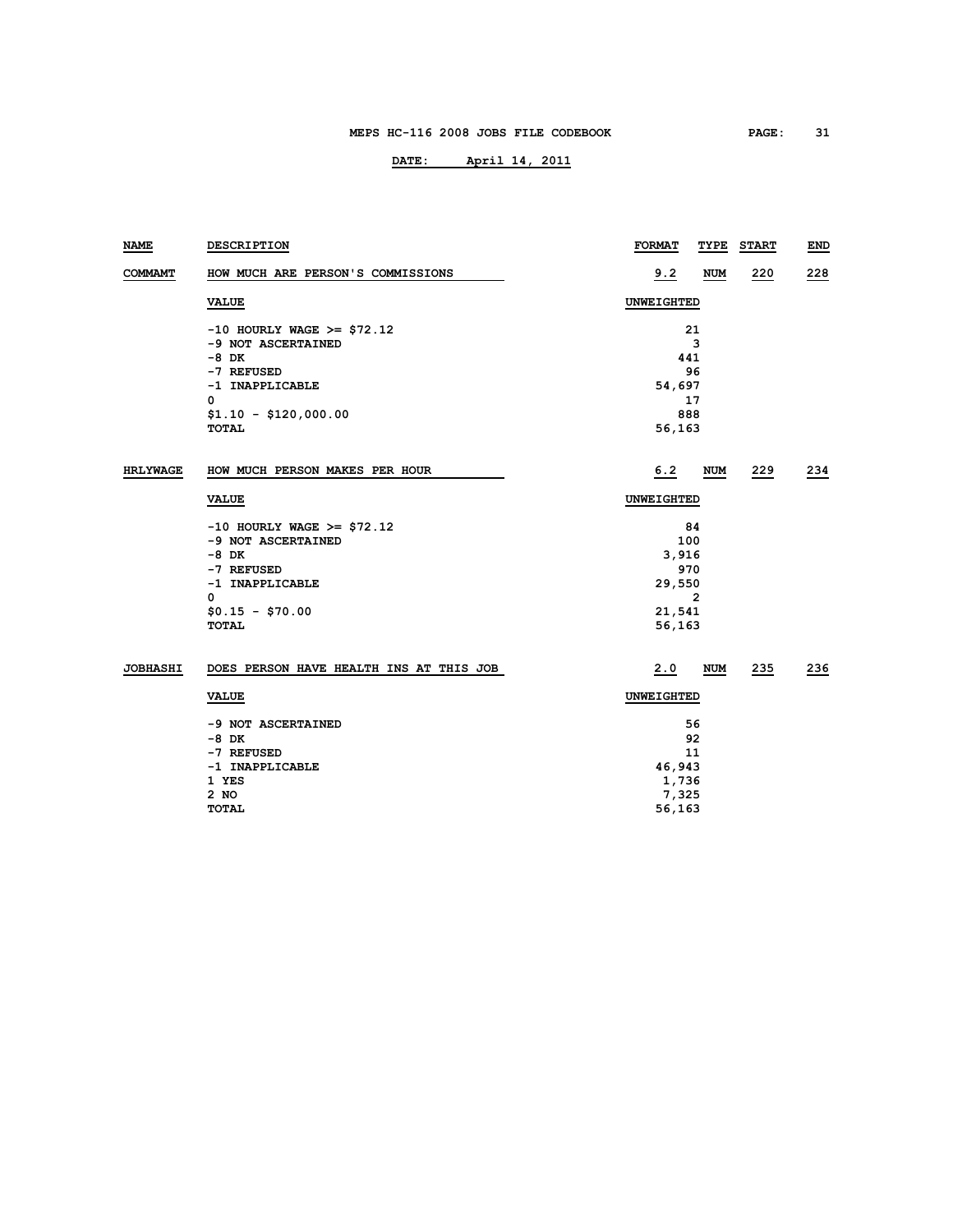| <b>NAME</b>     | DESCRIPTION                              | <b>FORMAT</b> | TYPE           | <b>START</b> | END |  |
|-----------------|------------------------------------------|---------------|----------------|--------------|-----|--|
| <b>STILLAT</b>  | STILL WORK AT ESTABLISHMENT/MAIN JOB     | 2.0           | <b>NUM</b>     | 237          | 238 |  |
|                 | <b>VALUE</b>                             | UNWEIGHTED    |                |              |     |  |
|                 | -9 NOT ASCERTAINED                       |               | 1              |              |     |  |
|                 | $-8$ DK                                  |               | 21             |              |     |  |
|                 | -7 REFUSED                               |               | 42             |              |     |  |
|                 | -1 INAPPLICABLE                          | 21,731        |                |              |     |  |
|                 | 1 YES                                    | 29,914        |                |              |     |  |
|                 | 2 NO                                     | 4,454         |                |              |     |  |
|                 | <b>TOTAL</b>                             | 56,163        |                |              |     |  |
| <b>ESTBTHRU</b> | OFFERED INSURANCE, DID NOT TAKE (REVIEW) | 2.0           | <b>NUM</b>     | 239          | 240 |  |
|                 | <b>VALUE</b>                             | UNWEIGHTED    |                |              |     |  |
|                 | -9 NOT ASCERTAINED                       |               | 60             |              |     |  |
|                 | $-8$ DK                                  | 253           |                |              |     |  |
|                 | -7 REFUSED                               |               | $\overline{2}$ |              |     |  |
|                 | -1 INAPPLICABLE                          | 44,455        |                |              |     |  |
|                 | 1 YES                                    |               | 964            |              |     |  |
|                 | $2$ NO                                   | 10,429        |                |              |     |  |
|                 | <b>TOTAL</b>                             | 56,163        |                |              |     |  |
| <b>SESNLJOB</b> | IS JOB SEASONAL?                         | 2.0           | <b>NUM</b>     | 241          | 242 |  |
|                 | <b>VALUE</b>                             | UNWEIGHTED    |                |              |     |  |
|                 | -9 NOT ASCERTAINED                       |               | 93             |              |     |  |
|                 | $-8$ DK                                  |               | 116            |              |     |  |
|                 | -7 REFUSED                               |               | 80             |              |     |  |
|                 | -1 INAPPLICABLE                          | 3,821         |                |              |     |  |
|                 | 1 YEAR ROUND                             | 48,846        |                |              |     |  |
|                 | 2 NOT YEAR ROUND                         | 3,207         |                |              |     |  |
|                 | <b>TOTAL</b>                             | 56,163        |                |              |     |  |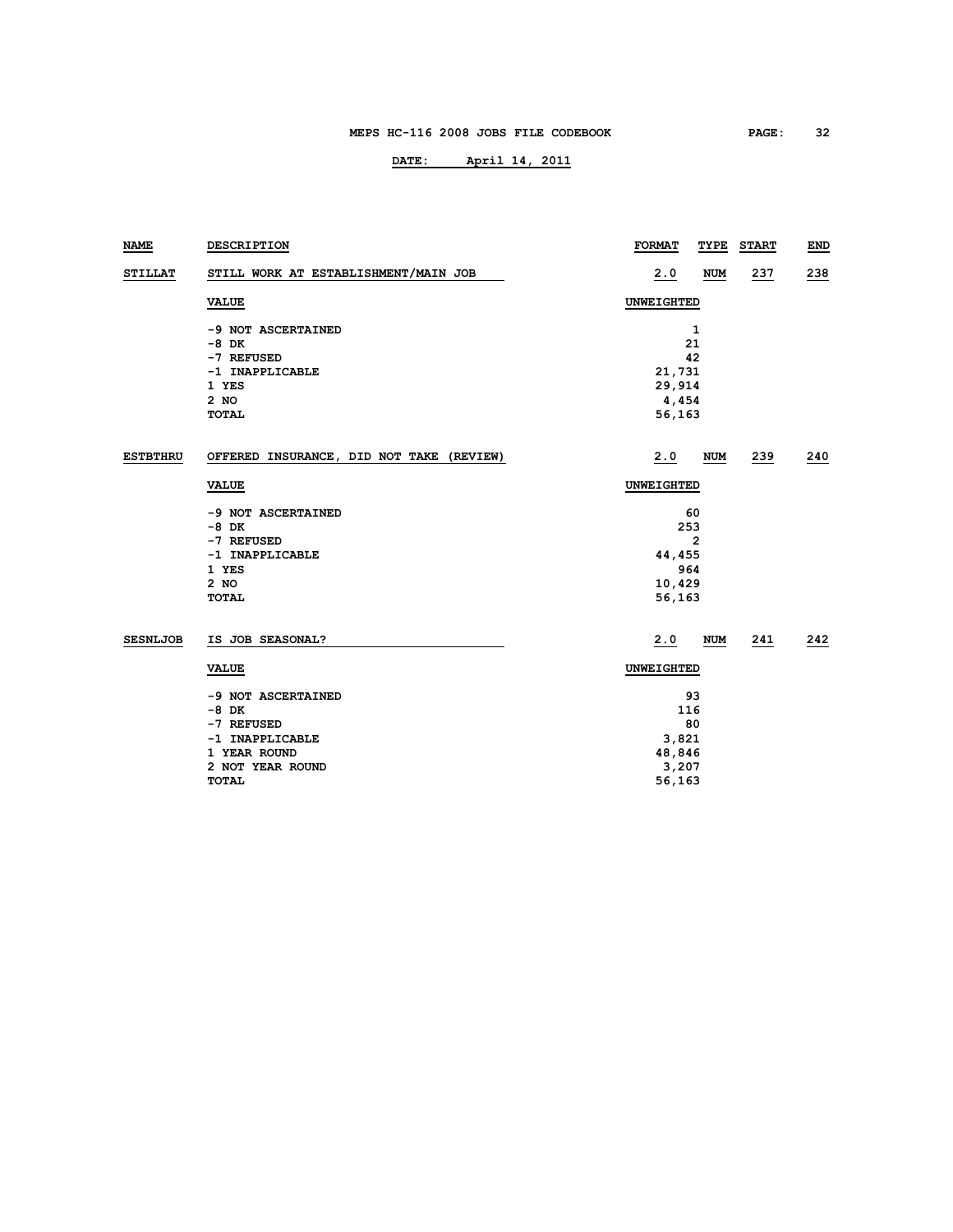## **DATE: April 14, 2011**

| NAME            | DESCRIPTION                            | <b>FORMAT</b> | TYPE         | <b>START</b> | <b>END</b> |
|-----------------|----------------------------------------|---------------|--------------|--------------|------------|
| TEMPJOB         | IS JOB TEMPORARY?                      | 2.0           | <b>NUM</b>   | 243          | 244        |
|                 | <b>VALUE</b>                           | UNWEIGHTED    |              |              |            |
|                 | -9 NOT ASCERTAINED                     |               | 94           |              |            |
|                 | $-8$ DK                                |               | 126          |              |            |
|                 | -7 REFUSED                             |               | 81           |              |            |
|                 | -1 INAPPLICABLE                        | 3,821         |              |              |            |
|                 | 1 YES                                  | 4,618         |              |              |            |
|                 | 2 NO                                   | 47,423        |              |              |            |
|                 | <b>TOTAL</b>                           | 56,163        |              |              |            |
| <b>INSESTB</b>  | INSUR OFFERED ANY EMPLOYEES (REVIEW)?  | 2.0           | NUM          | 245          | 246        |
|                 | <b>VALUE</b>                           | UNWEIGHTED    |              |              |            |
|                 | -9 NOT ASCERTAINED                     |               | 5            |              |            |
|                 | $-8$ DK                                |               | 853          |              |            |
|                 | -7 REFUSED                             |               | 3            |              |            |
|                 | -1 INAPPLICABLE                        | 45,734        |              |              |            |
|                 | 1 YES                                  | 1,586         |              |              |            |
|                 | $2$ NO                                 | 7,982         |              |              |            |
|                 | <b>TOTAL</b>                           | 56,163        |              |              |            |
| <b>NELIGINS</b> | REASON NOT ELIGIBLE FOR INSUR (REVIEW) | 2.0           | <b>NUM</b>   | 247          | 248        |
|                 | <b>VALUE</b>                           | UNWEIGHTED    |              |              |            |
|                 | -9 NOT ASCERTAINED                     |               | 1            |              |            |
|                 | $-8$ DK                                | 4             |              |              |            |
|                 | -7 REFUSED                             | $\mathbf{1}$  |              |              |            |
|                 | -1 INAPPLICABLE                        | 54,577        |              |              |            |
|                 | 1 HASN'T WORKED LONG ENOUGH            | 163           |              |              |            |
|                 | 2 DOESN'T WORK ENOUGH HOURS            | 1,042         |              |              |            |
|                 | 3 ON CALL                              |               | 28           |              |            |
|                 | 4 MEDICAL PROBLEM                      |               | $\mathbf{1}$ |              |            |
|                 | 91 SOME OTHER REASON                   |               | 346          |              |            |

**TOTAL 56,163**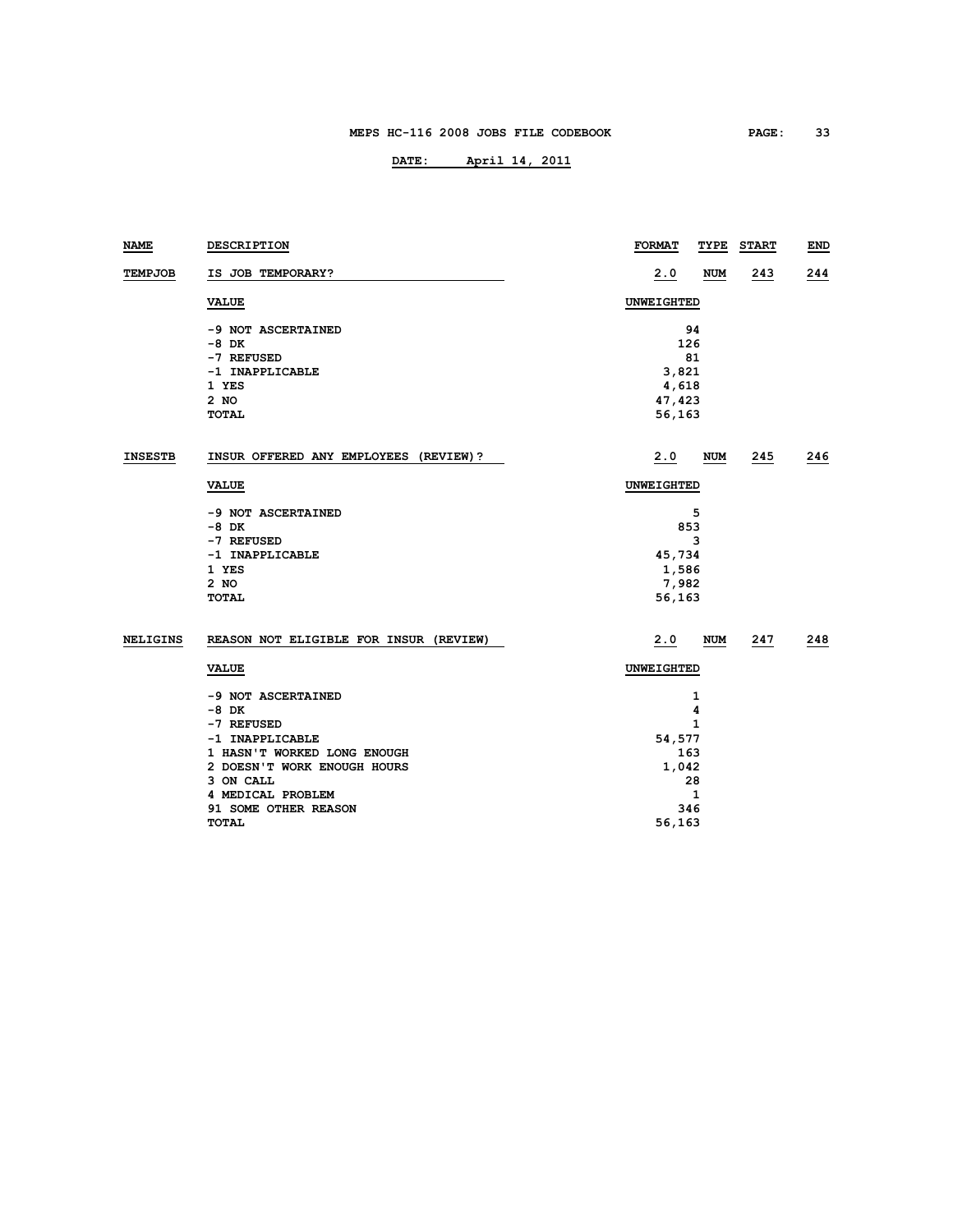| NAME            | DESCRIPTION                               | <b>FORMAT</b> | TYPE<br><b>START</b> | END |
|-----------------|-------------------------------------------|---------------|----------------------|-----|
| <b>HRSALBAS</b> | HOURS SALARY BASED ON                     | <u>3.0</u>    | <b>NUM</b><br>249    | 251 |
|                 | <b>VALUE</b>                              | UNWEIGHTED    |                      |     |
|                 | -9 NOT ASCERTAINED                        | 21            |                      |     |
|                 | -8 DK                                     | 466           |                      |     |
|                 | -7 REFUSED                                | 45            |                      |     |
|                 | -1 INAPPLICABLE                           | 43,975        |                      |     |
|                 | $1 - 20$                                  | 331           |                      |     |
|                 | $21 - 30$                                 | 311           |                      |     |
|                 | $31 - 40$                                 | 9,439         |                      |     |
|                 | $41 - 60$                                 | 1,493         |                      |     |
|                 | $61 - 80$                                 | 72            |                      |     |
|                 | $81 - 84$                                 | 3<br>7        |                      |     |
|                 | $85 - 140$                                |               |                      |     |
|                 | TOTAL                                     | 56,163        |                      |     |
| <b>INDCODEX</b> | CONDENSED INDUSTRY CODE                   | 2.0           | NUM<br>252           | 253 |
|                 | <b>VALUE</b>                              | UNWEIGHTED    |                      |     |
|                 | -1 INAPPLICABLE                           | 38,413        |                      |     |
|                 | 1 NATURAL RESOURCES                       | 286           |                      |     |
|                 | 2 MINING                                  | 89            |                      |     |
|                 | 3 CONSTRUCTION                            | 1,219         |                      |     |
|                 | 4 MANUFACTURING                           | 1,998         |                      |     |
|                 | 5 WHOLESALE AND RETAIL TRADE              | 2,541         |                      |     |
|                 | 6 TRANSPORTATION AND UTILITIES            | 816           |                      |     |
|                 | 7 INFORMATION                             | 339           |                      |     |
|                 | 8 FINANCIAL ACTIVITIES                    | 969           |                      |     |
|                 | 9 PROFESSIONAL AND BUSINESS SERVICES      | 1,920         |                      |     |
|                 | 10 EDUCATION, HEALTH, AND SOCIAL SERVICES | 3,642         |                      |     |
|                 | 11 LEISURE AND HOSPITALITY                | 2,009         |                      |     |
|                 | 12 OTHER SERVICES                         | 932           |                      |     |
|                 | 13 PUBLIC ADMINISTRATION                  | 712           |                      |     |
|                 | 14 MILITARY                               | 150           |                      |     |
|                 | 15 UNCLASSIFIABLE INDUSTRY                | 128           |                      |     |
|                 | <b>TOTAL</b>                              | 56,163        |                      |     |